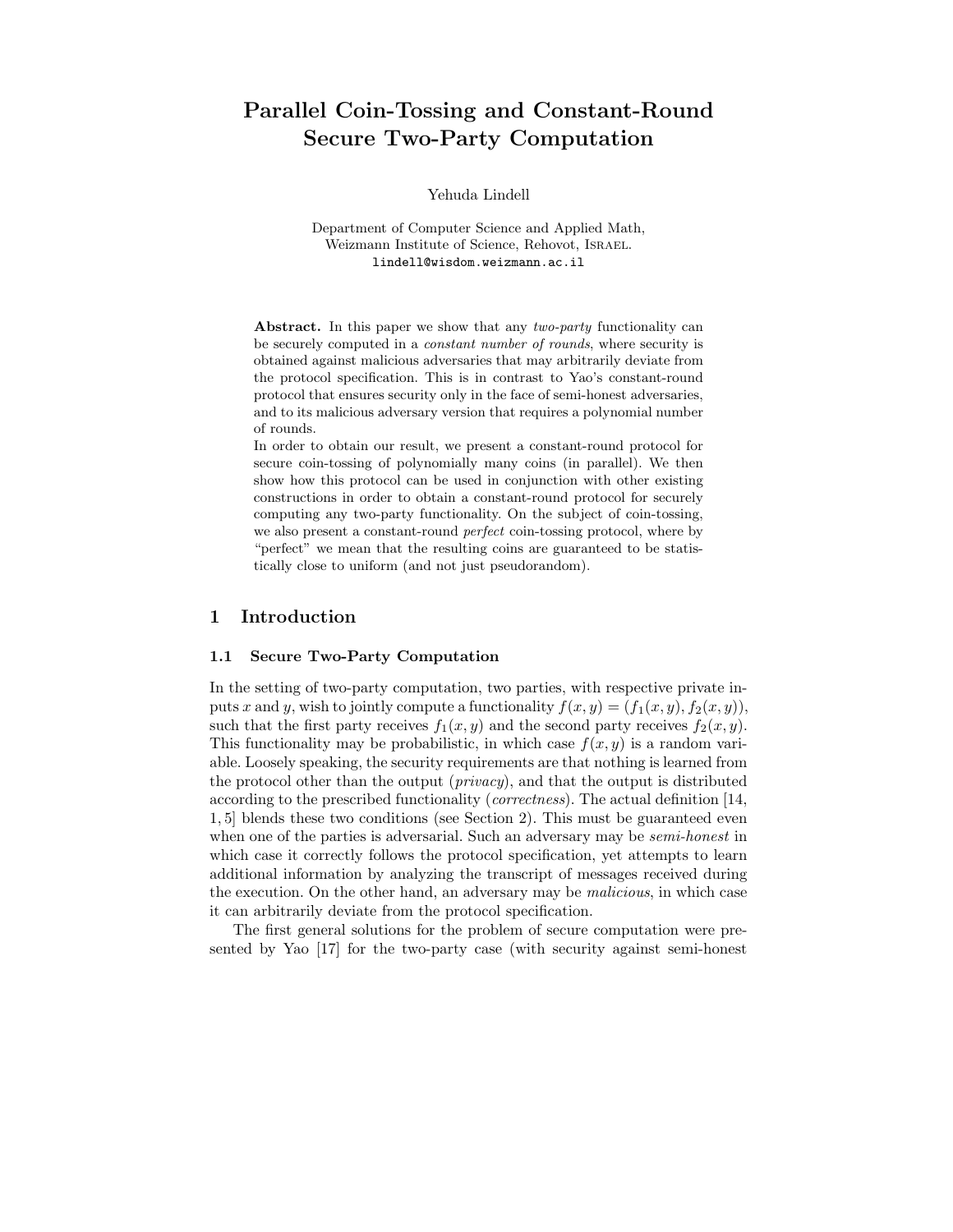adversaries) and Goldreich, Micali and Wigderson [13] for the multi-party case (with security even against malicious adversaries). Thus, despite the stringent security requirements placed on such protocols, wide-ranging completeness results were established, demonstrating that any probabilistic polynomial-time functionality can be securely computed (assuming the existence of trapdoor permutations).

Yao's protocol. In [17], Yao presented a constant-round protocol for securely computing any functionality, where the adversary may be semi-honest. Denote Party 1 and Party 2's respective inputs by x and y and let f be the functionality that they wish to compute (for simplicity, assume that both parties wish to receive  $f(x, y)$ ). Loosely speaking, Yao's protocol works by having one of the parties (say Party 1) first generate an "encrypted" circuit computing  $f(x, \cdot)$  and send it to Party 2. The circuit is such that it reveals nothing in its encrypted form and therefore Party 2 learns nothing from this stage. However, Party 2 can obtain the output  $f(x, y)$  by "decrypting" the circuit. In order to ensure that nothing is learned beyond the output itself, this decryption must be "partial" and must reveal  $f(x, y)$  only. Without going into unnecessary details, this is accomplished by Party 2 obtaining a series of keys corresponding to its input  $y$  such that given these keys and the circuit, the output value  $f(x, y)$  (and only this value) may be obtained. Of course, Party 2 must obtain these keys without revealing anything about y and this can be done by running  $|y|$  instances of a (semi-honest) secure 2-out-of-1 Oblivious Transfer protocol [7], which is constant-round. By running the Oblivious Transfer protocols in parallel, this protocol requires only a constant number of rounds.

Now consider what happens if Yao's protocol is run when the adversary may be malicious. Firstly, we have no guarantee that Party 1 constructed the circuit so that it correctly computes  $f(x, \cdot)$ . Thus, *correctness* may be violated (intuitively, this can be solved using zero-knowledge proofs). Secondly, the Oblivious Transfer protocol must satisfy the requirements for secure computation (in the face of malicious adversaries), and must maintain its security when run in parallel. We note that we know of no such (highly secure) oblivious transfer protocol that runs in a constant number of rounds. Finally, if the functionality  $f$  is probabilistic, then Party 1 must be forced to input a truly random string into the circuit. Thus, some type of coin-tossing protocol is also required.

Secure protocol compilation. As we have mentioned, Goldreich, Micali and Wigderson [12, 13] showed that assuming the existence of trapdoor permutations, there exist protocols for securely computing any multi-party functionality, where the adversary may be malicious. They achieve this in two stages. First, they show a protocol for securely computing any functionality in the semi-honest adversarial model. Next, they construct a protocol compiler that takes any semi-honest protocol and "converts" it into a protocol that is secure in the malicious model. As this compiler is generic, it can be applied to any semi-honest protocol and in particular, to the constant-round two-party protocol of Yao. However, due to the nature of their compilation, the output protocol is no longer constant-round.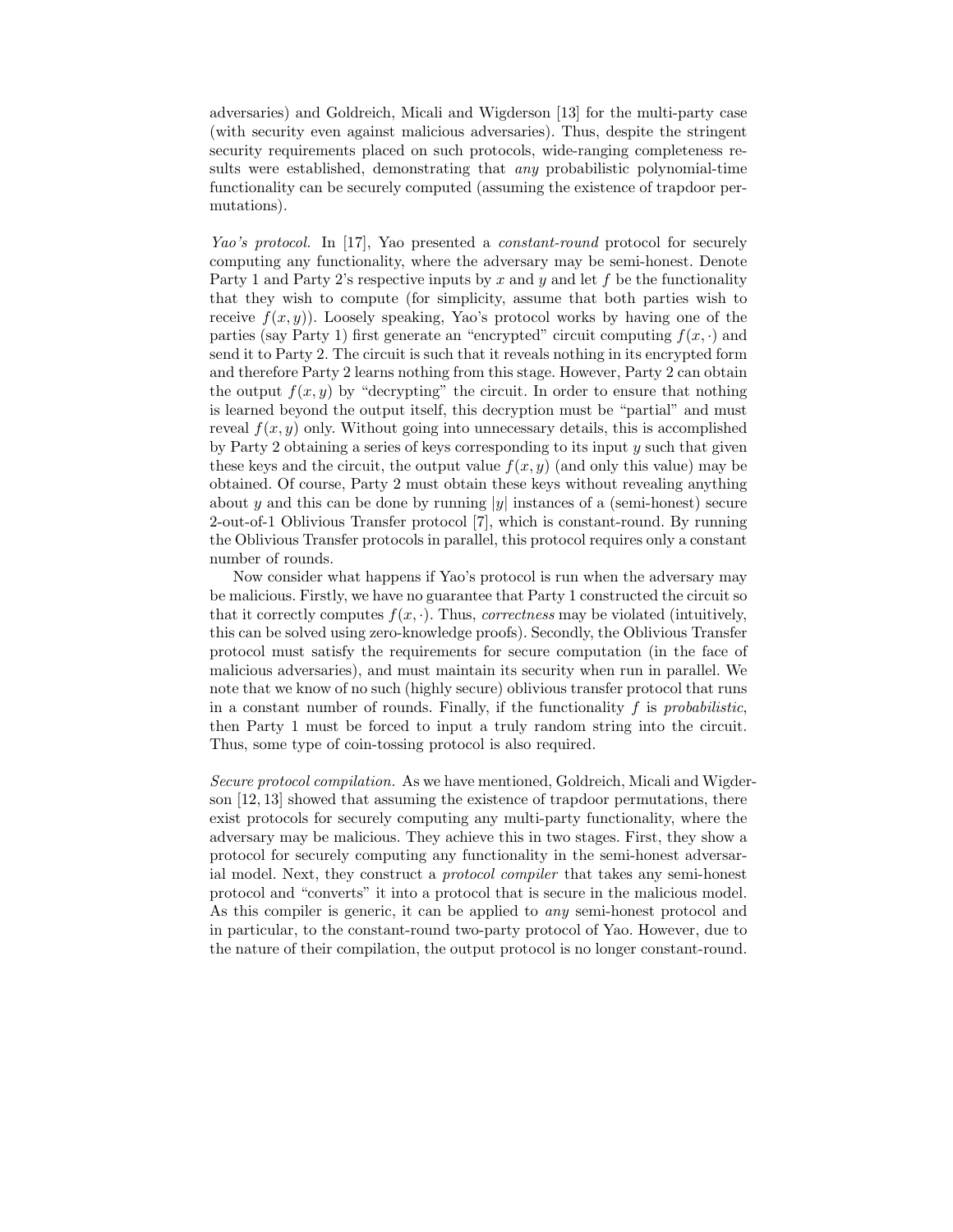### 1.2 Our Results

The focus of this paper is to construct a protocol compiler such that the roundcomplexity of the compiled protocol is of the same order as that of the original protocol. We observe that the only component of the GMW compiler for which there does not exist a constant-round construction is that of coin-tossing in the well [3]. Therefore, our technical contribution is in constructing a constantround protocol for coin-tossing in the well of polynomially many coins. That is, we obtain the following theorem (informally stated):

Theorem 1 (constant-round coin-tossing): Assuming the existence of one-way functions, there exists a constant-round protocol for the coin-tossing functionality (as required by the GMW compiler).

In order to construct such a constant-round protocol we introduce a technique relating to the use of commitment schemes, which we believe may be useful in other settings as well. Commitment schemes are a basic building block and are used in the construction of many protocols. Consider, for example, Blum's protocol for coin-tossing a single bit [3]. In this protocol, Party 1 sends a commitment to a random-bit; then, Party 2 replies with its own random bit and finally Party 1 decommits. The difficulty in simulating such protocols is that the simulator only knows the correct value to commit to after the other party sends its message. However, since the simulator is bound to its commitment, it must somehow guess the correct value before this message is sent. In case the messages are long (say n bits rather than a single bit or  $\log n$  bits), this may be problematic. Thus, rather than decommitting, we propose to have the party reveal the committed value and then prove (in zero-knowledge) the validity of this revealed value. In a real execution, this is equivalent to decommitting, since the committing party is effectively bound to the committed value by the zero-knowledge proof. However, the simulator is able to provide a simulated zero-knowledge proof (rather than a real one). Furthermore, this proof remains indistinguishable from a real proof even if the revealed value is incorrect (and thus the statement is false). Therefore, the simulator can effectively "decommit" to any value it wishes and is not bound in any way by the original commitment that it sends.

Combining the constant-round protocol of Theorem 1 with other known constructions, we obtain the following theorem:

Theorem 2 Assume the existence of one-way functions. Then, there exists a protocol compiler that given a two-party protocol Π for securely computing f in the semi-honest model produces a two-party protocol  $\Pi'$  that securely computes f in the malicious model, so that the number of rounds of communication in  $\Pi'$ is within a constant factor of the number of rounds of communication in  $\Pi$ .

We stress that, when ignoring the "round preservation" clause, the existence of a protocol compiler is not new and has been shown in [12, 13] (in fact, as we have mentioned, we use most of the components of their compiler). Our contribution is in reducing the overhead of the compiler, in terms of the round-complexity,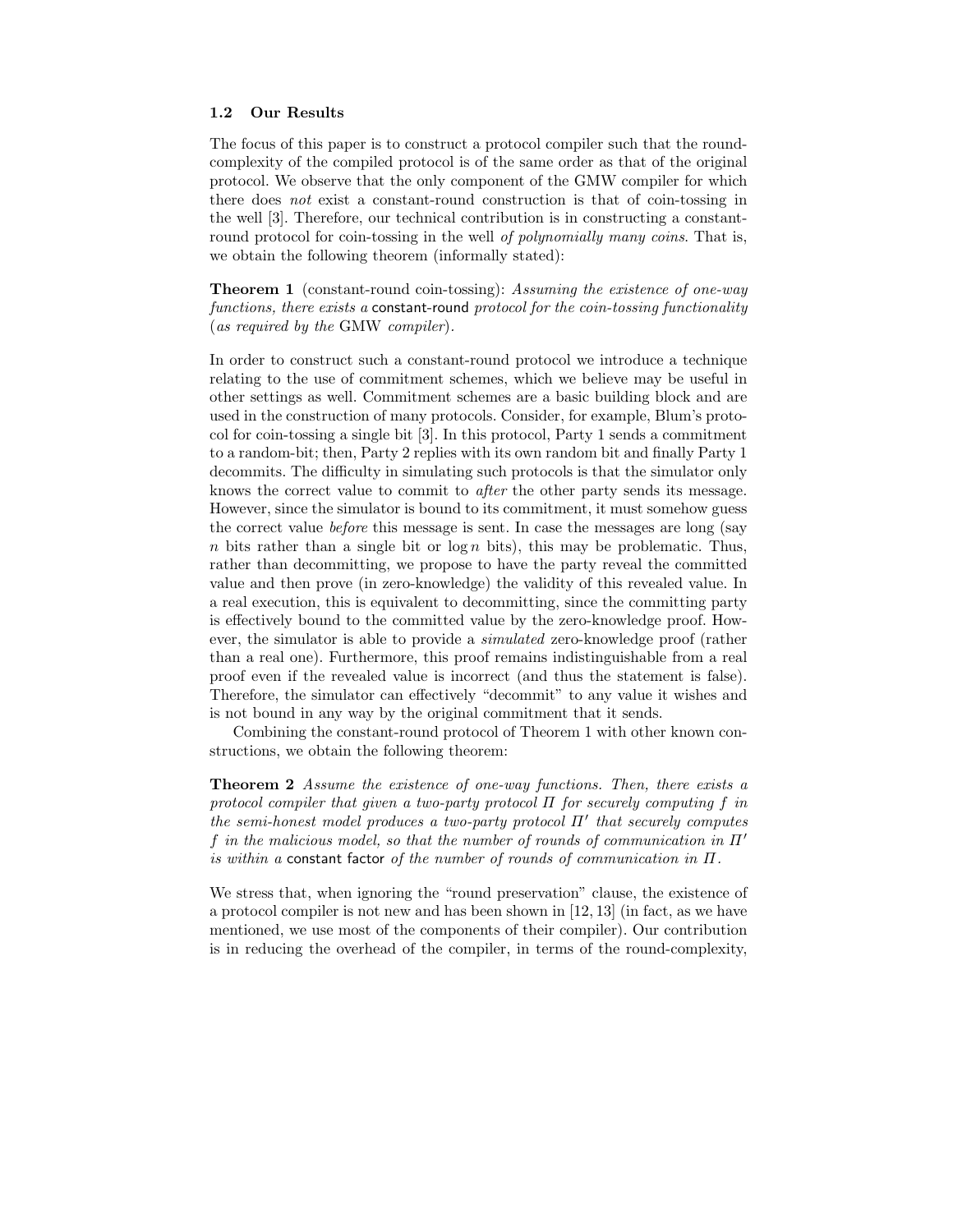to a constant. The main result, stated in the following theorem, is obtained by applying the compiler of Theorem 2 to the constant-round protocol of Yao.

Theorem 3 Assuming the existence of trapdoor permutations, any two-party functionality can be securely computed in the malicious model in a constant number of rounds.

On the subject of coin-tossing, we also present a constant-round protocol for "perfect" coin-tossing (of polynomially many coins) that guarantees that the output of the coin-tossing protocol is statistically close to uniform, and not just computationally indistinguishable.

# 1.3 Related Work

In the setting of multi-party computation with an honest majority, Beaver, Micali and Rogaway [2] showed that any functionality can be securely computed in a constant number of rounds, where the adversary may be malicious. Unfortunately, their technique relies heavily on the fact that a majority of the parties are honest and as such cannot be applied to the case of two-party protocols. As we have described, in this paper we establish the analogous result for the setting of two-party computation.

## 1.4 Organization

In Section 2 we present the definition of secure two-party computation. Then, in Section 3 we discuss the protocol compiler of GMW and observe that in order to achieve "round-preserving" compilation, one needs only to construct a constant-round coin-tossing protocol. Our technical contribution in this paper thus begins in Section 4 where we present such a constant-round coin-tossing protocol. Finally, in Section 5 we show how perfect coin-tossing can be achieved.

# 2 Definitions – Secure Computation

In this section we present the definition of secure two-party computation. Our presentation is based on  $[9]$ , which in turn follows  $[14, 1, 5]$ . We first introduce the following notation:  $U_n$  denotes the uniform distribution over  $\{0,1\}^n$ ; for a set S we denote  $s \in_R S$  when s is chosen uniformly from S; finally, computational indistinguishability is denoted by  $\stackrel{c}{\equiv}$  and statistical closeness by  $\stackrel{s}{\equiv}$ .

Two-party computation. A two-party protocol problem is cast by specifying a random process that maps pairs of inputs to pairs of outputs (one for each party). We refer to such a process as a functionality and denote it  $f: \{0,1\}^* \times \{0,1\}^* \to$  ${0,1}^* \times {0,1}^*$ , where  $f = (f_1, f_2)$ . That is, for every pair of inputs  $(x, y)$ , the output-pair is a random variable  $(f_1(x, y), f_2(x, y))$  ranging over pairs of strings. The first party (with input x) wishes to obtain  $f_1(x, y)$  and the second party (with input y) wishes to obtain  $f_2(x, y)$ . We often denote such a functionality by  $(x, y) \mapsto (f_1(x, y), f_2(x, y))$ . Thus, for example, the basic coin-tossing functionality is denoted by  $(1^n, 1^n) \mapsto (U_n, U_n)$ .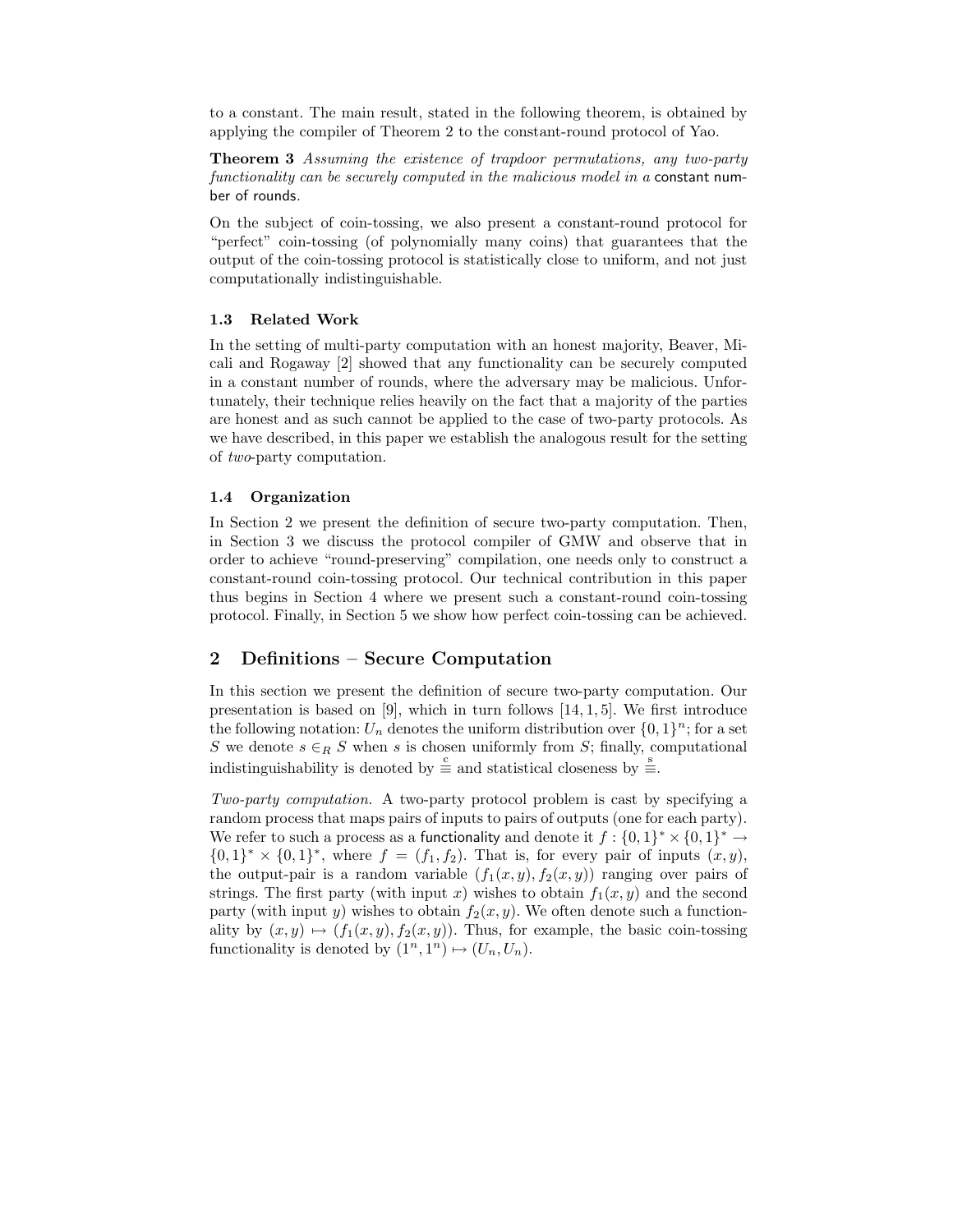Adversarial behavior. Loosely speaking, the aim of a secure two-party protocol is to protect an honest party against dishonest behavior by the other party. This "dishonest behavior" can manifest itself in a number of ways; in particular, we focus on what are known as semi-honest and malicious adversaries. A semi-honest adversary follows the prescribed protocol, yet attempts to learn more information than "allowed" from the execution. Specifically, the adversary may record the entire message transcript of the execution and attempt to learn something beyond the protocol output. On the other hand, a malicious adversary may arbitrarily deviate from the specified protocol. When considering malicious adversaries, there are certain undesirable actions that cannot be prevented. Specifically, a party may refuse to participate in the protocol, may substitute its local input (and enter with a different input) and may abort the protocol prematurely.

Security of protocols (informal). The security of a protocol is analyzed by comparing what an adversary can do in the protocol to what it can do in an ideal scenario that is secure by definition. This is formalized by considering an *ideal* computation involving an incorruptible trusted third party to whom the parties send their inputs. The trusted party computes the functionality on the inputs and returns to each party its respective output. Loosely speaking, a protocol is secure if any adversary interacting in the real protocol (where no trusted third party exists) can do no more harm than if it was involved in the above-described ideal computation.

Execution in the ideal model. The ideal model differs for semi-honest and malicious parties. First, for semi-honest parties, an ideal execution involves each party sending their respective input to the trusted party and receiving back their prescribed output. An honest party then outputs this output, whereas a semi-honest party may output an arbitrary (probabilistic polynomial-time computable) function of its initial input and the message it obtained from the trusted party. (See [9] for a formal definition of the ideal and real models for the case of semi-honest adversaries.)

We now turn to the ideal model for malicious parties. Since some malicious behavior cannot be prevented (for example, early aborting), the definition of the ideal model in this case is somewhat more involved. An ideal execution proceeds as follows:

Inputs: Each party obtains an input, denoted z.

- Send inputs to trusted party: An honest party always sends  $z$  to the trusted party. A malicious party may, depending on z, either abort or sends some  $z' \in \{0,1\}^{|z|}$  to the trusted party.
- Trusted party answers first party: In case it has obtained an input pair,  $(x, y)$ , the trusted party (for computing f), first replies to the first party with  $f_1(x, y)$ . Otherwise (i.e., in case it receives only one input), the trusted party replies to both parties with a special symbol, ⊥.
- Trusted party answers second party: In case the first party is malicious it may, depending on its input and the trusted party's answer, decide to stop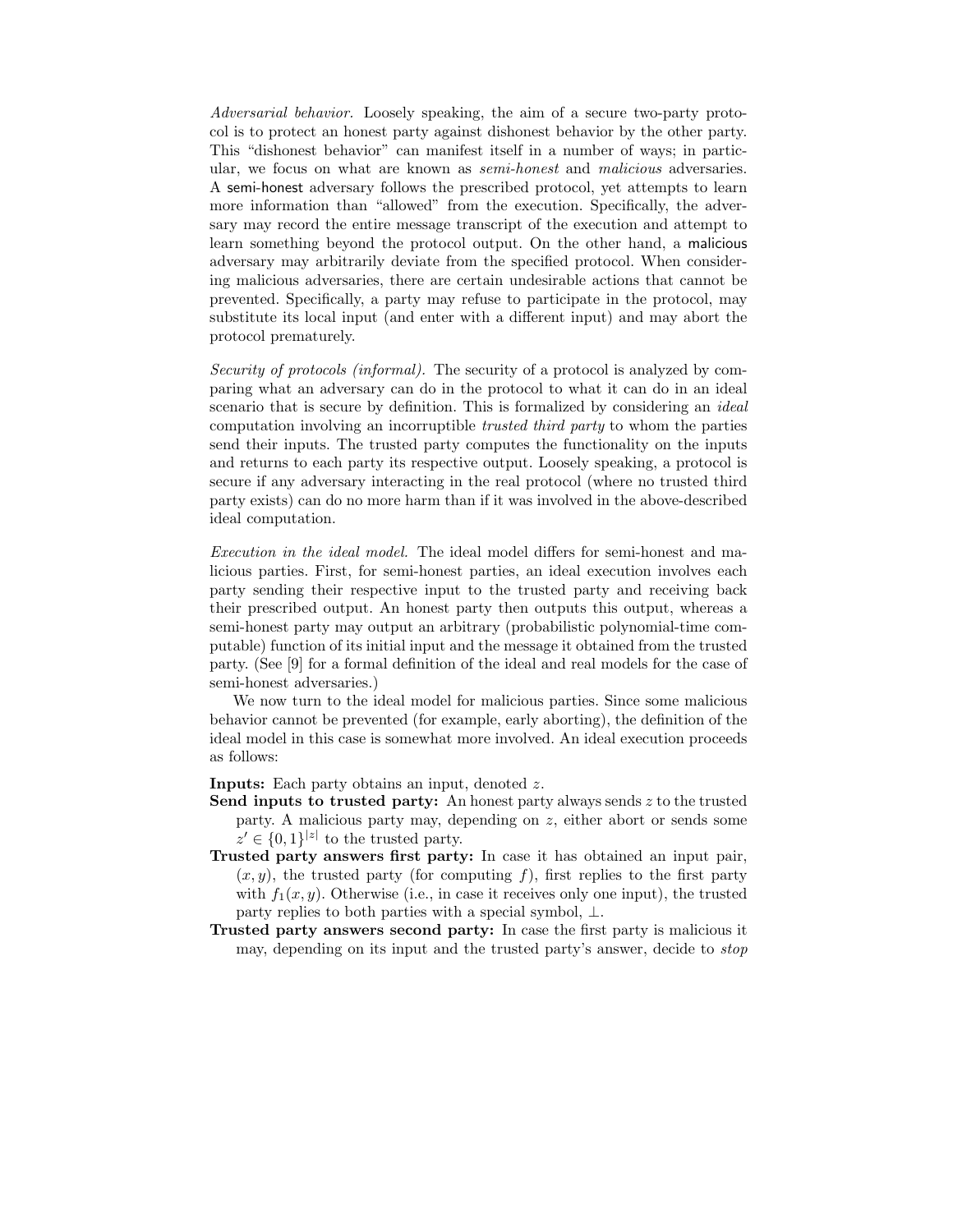the trusted party. In this case the trusted party sends  $\perp$  to the second party. Otherwise (i.e., if not stopped), the trusted party sends  $f_2(x, y)$  to the second party.

Outputs: An honest party always outputs the message it has obtained from the trusted party. A malicious party may output an arbitrary (probabilistic polynomial-time computable) function of its initial input and the message obtained from the trusted party.

Let  $f: \{0,1\}^* \times \{0,1\}^* \mapsto \{0,1\}^* \times \{0,1\}^*$  be a functionality, where  $f = (f_1, f_2)$ , and let  $\overline{M} = (M_1, M_2)$  be a pair of families of non-uniform probabilistic expected polynomial-time machines (representing parties in the ideal model). Such a pair is admissible if for at least one  $i \in \{1,2\}$  we have that  $M_i$  is honest. Then, the joint execution of f under M in the ideal model (on input pair  $(x, y)$ ), denoted ideal<sub>f</sub> $\overline{M}(x, y)$ , is defined as the output pair of  $M_1$  and  $M_2$  from the above ideal execution. For example, in the case that  $M_1$  is malicious and always aborts at the outset, the joint execution is defined as  $(M_1(x, \perp), \perp)$ . Whereas, in case  $M_1$ never aborts, the joint execution is defined as  $(M_1(x, f_1(x', y)), f_2(x', y))$  where  $x' = M_1(x)$  is the input that  $M_1$  gives to the trusted party.

Execution in the real model. We next consider the real model in which a real (two-party) protocol is executed (and there exists no trusted third party). In this case, a malicious party may follow an arbitrary feasible strategy; that is, any strategy implementable by non-uniform expected polynomial-time machines. In particular, the malicious party may abort the execution at any point in time (and when this happens prematurely, the other party is left with no output).

Let f be as above and let  $\Pi$  be a two-party protocol for computing f. Furthermore, let  $\overline{M} = (M_1, M_2)$  be a pair of families of non-uniform probabilistic expected polynomial-time machines (representing parties in the real model). Such a pair is admissible if for at least one  $i \in \{1,2\}$  we have that  $M_i$  is honest (i.e., follows the strategy specified by  $\Pi$ ). Then, the joint execution of  $\Pi$  under  $M$ in the real model (on input pair  $(x, y)$ ), denoted real<sub> $\overline{M}(x, y)$ </sub> is defined as the output pair of  $M_1$  and  $M_2$  resulting from the protocol interaction.

Security as emulation of a real execution in the ideal model. Having defined the ideal and real models, we can now define security of protocols. Loosely speaking, the definition asserts that a secure two-party protocol (in the real model) emulates the ideal model (in which a trusted party exists). This is formulated by saying that admissible pairs in the ideal model are able to simulate admissible pairs in an execution of a secure real-model protocol.

**Definition 4** (security in the malicious model): Let f and  $\Pi$  be as above. Protocol  $\Pi$  is said to securely compute f (in the malicious model) if there exists a probabilistic polynomial-time computable transformation of pairs of admissible families of non-uniform probabilistic expected polynomial-time machines  $\overline{A} = (A_1, A_2)$  for the real model into pairs of admissible families of non-uniform probabilistic expected polynomial-time machines  $\overline{B} = (B_1, B_2)$  for the ideal model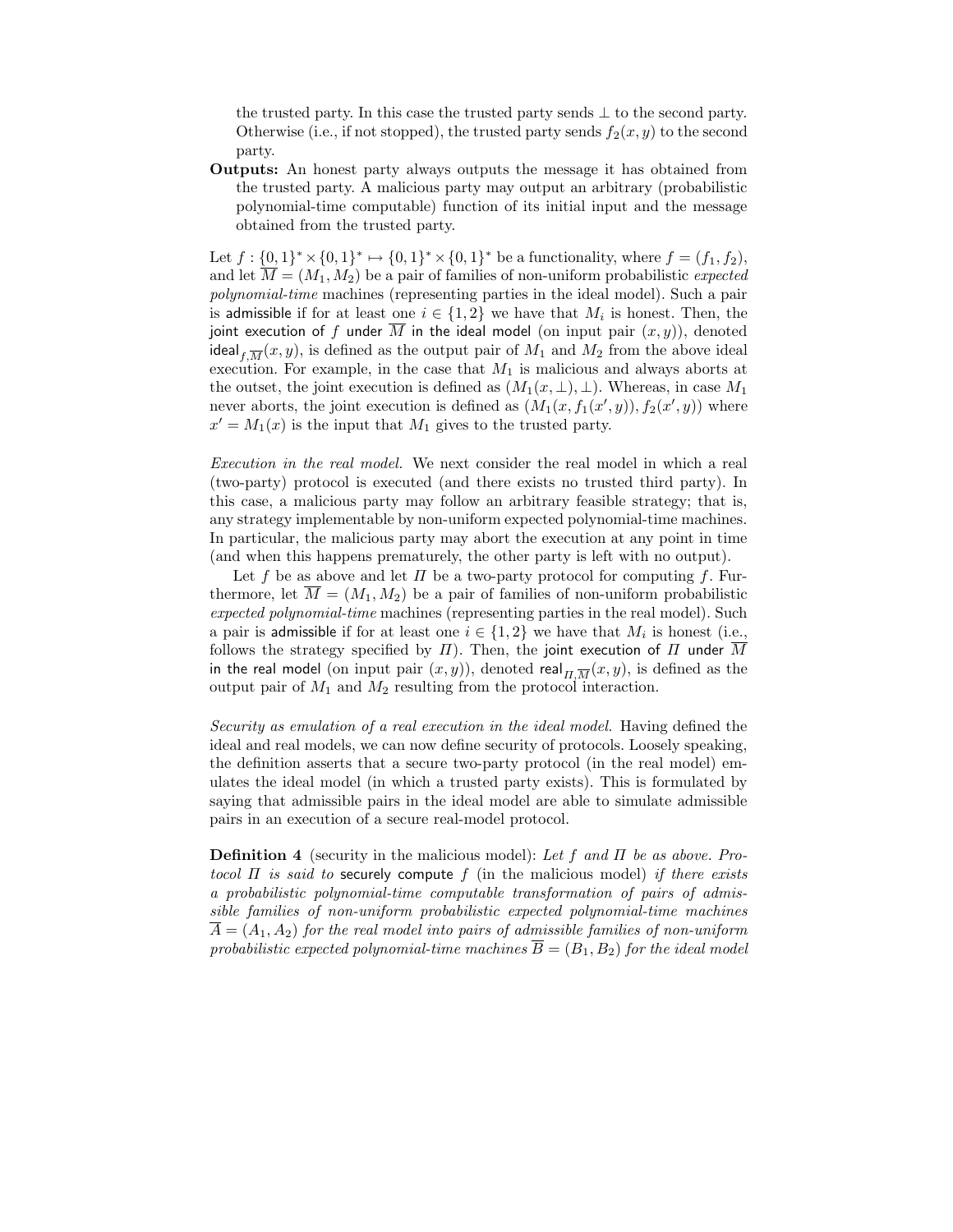such that

$$
\{\mathsf{ideal}_{f,\overline{B}}(x,y)\}_{x,y\text{ s.t. } |x|=|y|} \stackrel{\text{c}}{=} \{\mathsf{real}_{\varPi,\overline{A}}(x,y)\}_{x,y\text{ s.t. } |x|=|y|}
$$

Remark: The above definition is different from the standard definition in that the adversary (in both the ideal and real models) is allowed to run in  $ex$ pected polynomial-time (rather than strict polynomial-time). This seems to be inevitable given that currently known constant-round zero-knowledge proofs require expected polynomial-time simulation. We stress that an honest party always runs in strict polynomial time.

# 3 Two-Party Computation Secure Against Malicious Adversaries

### 3.1 The Compiler of Goldreich, Micali and Wigderson [13]

Goldreich, Micali and Wigderson [13] showed that assuming the existence of trapdoor permutations, there are secure protocols (in the malicious model) for any multi-party functionality. Their methodology works by first presenting a protocol secure against semi-honest adversaries. Next, a compiler is applied that transforms any protocol secure against semi-honest adversaries into a protocol secure against malicious adversaries. Thus, their compiler can also be applied to the constant-round two-party protocol of Yao [17] (as it is secure against semihonest adversaries). However, as we shall see, the output protocol itself is not constant-round. In this section, we describe the [13] compiler and show what should be modified in order to obtain a *constant-round* compiler instead.

Enforcing semi-honest behavior. The GMW compiler takes for input a protocol secure against semi-honest adversaries; from here on we refer to this as the "basic protocol". Recall that this protocol is secure in the case that each party follows the protocol specification exactly, using its input and uniformly chosen random tape. Thus, in order to obtain a protocol secure against malicious adversaries, we need to enforce potentially malicious parties to behave in a semi-honest manner. First and foremost, this involves forcing the parties to follow the prescribed protocol. However, this only makes sense relative to a given input and random tape. Furthermore, a malicious party must be forced into using a uniformly chosen random tape. This is because the security of the basic protocol may depend on the fact that the party has no freedom in setting its own randomness.

An informal description of the GMW compiler. In light of the above discussion, the compiler begins by having each party commit to its input. Next, the parties run a coin-tossing protocol in order to fix their random tapes (clearly, this protocol must be secure against malicious adversaries). A regular coin-tossing protocol in which both parties receive the same uniformly distributed string does not help us here. This is because the parties' random tapes must remain secret. This is solved by augmenting the coin-tossing protocol so that one party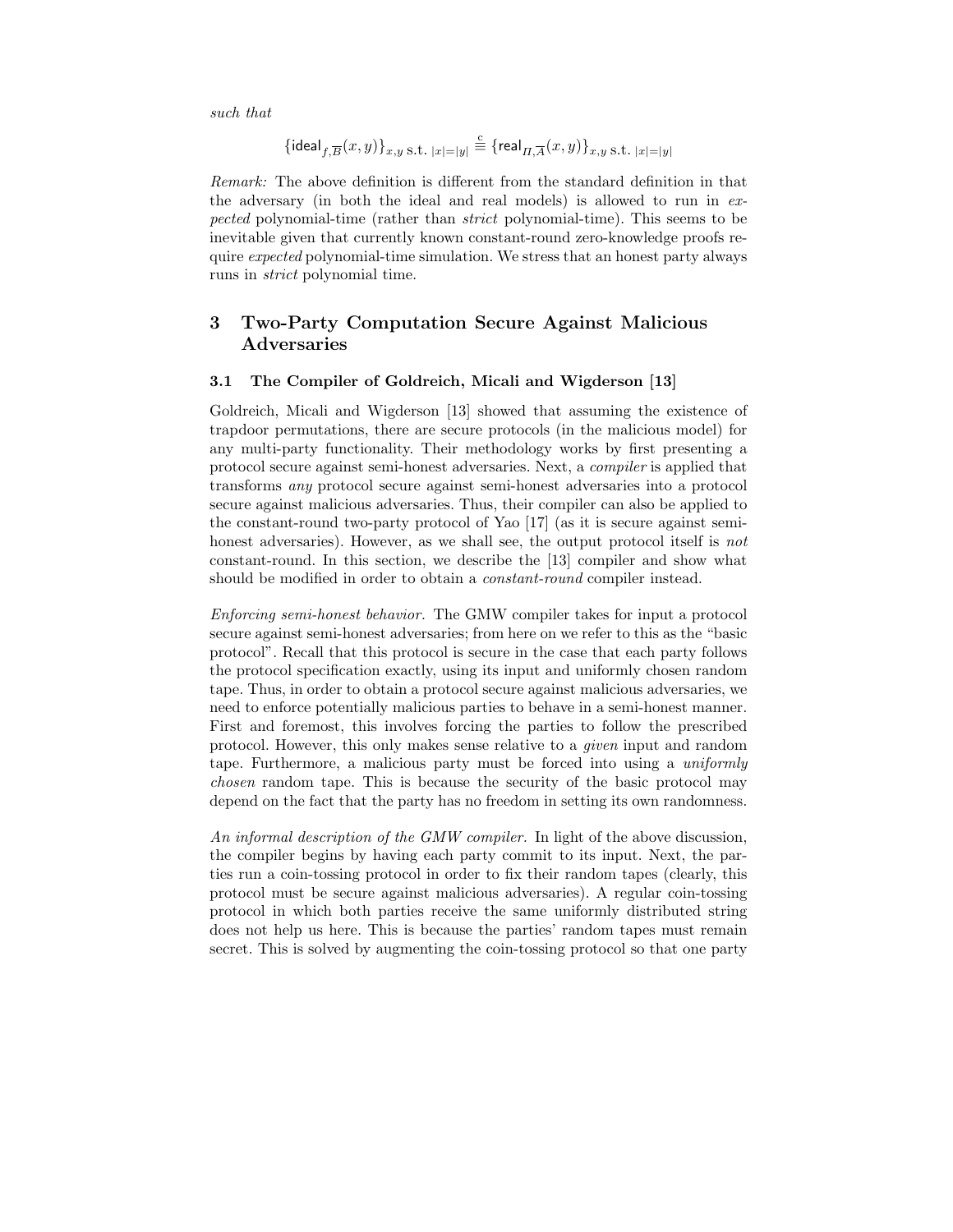receives a uniformly distributed string (to be used as its random tape) and the other party receives a commitment to that string. Now, following these two steps, each party holds its own uniformly distributed random-tape and a commitment to the other party's input and random-tape. Therefore, each party can be "forced" into working consistently with this specific input and random-tape.

We now describe how this behavior is enforced. A protocol specification is a deterministic function of a party's view consisting of its input, random tape and messages received so far. As we have seen, each party holds a commitment to the input and random tape of the other party. Furthermore, the messages sent so far are public. Therefore, the assertion that a new message is computed according to the protocol is of the  $\mathcal{NP}$  type (and the party sending the message knows an adequate  $N\mathcal{P}$ -witness to it). Thus, the parties can use zero-knowledge proofs to show that their steps are indeed according to the protocol specification. As the proofs used are zero-knowledge, they reveal nothing. On the other hand, due to the soundness of the proofs, even a malicious adversary cannot deviate from the protocol specification without being detected. We thus obtain a reduction of the security in the malicious case to the given security of the basic protocol against semi-honest adversaries.

In summary, the components of the compiler are as follows (from here on "secure" refers to security against malicious adversaries):

1. Input Commitment: In this phase the parties execute a secure protocol for the following functionality:

$$
((x,r),1^n) \mapsto (\lambda, C(x;r))
$$

where  $x$  is the party's input string (and  $r$  is the randomness chosen by the committing party).

A secure protocol for this functionality involves the committing party sending  $C(x; r)$  to the other party followed by a zero-knowledge proof of knowledge of  $(x, r)$ . Note that this functionality ensures that the committing party knows the value being committed to.

2. Coin Generation: The parties generate t-bit long random tapes (and corresponding commitments) by executing a secure protocol in which one party receives a commitment to a uniform string of length  $t$  and the other party receives the string itself (to be used as its random tape) and the decommitment (to be used later for proving "proper behavior"). That is, the parties compute the functionality:

$$
(1^n, 1^n) \mapsto ((U_t, U_{t \cdot n}), C(U_t; U_{t \cdot n}))
$$

(where we assume that to commit to a t-bit string, C requires  $t \cdot n$  random bits).

3. Protocol Emulation: In this phase, the parties run the basic protocol whilst proving (in zero-knowledge) that their steps are consistent with their input string, random tape and prior messages received.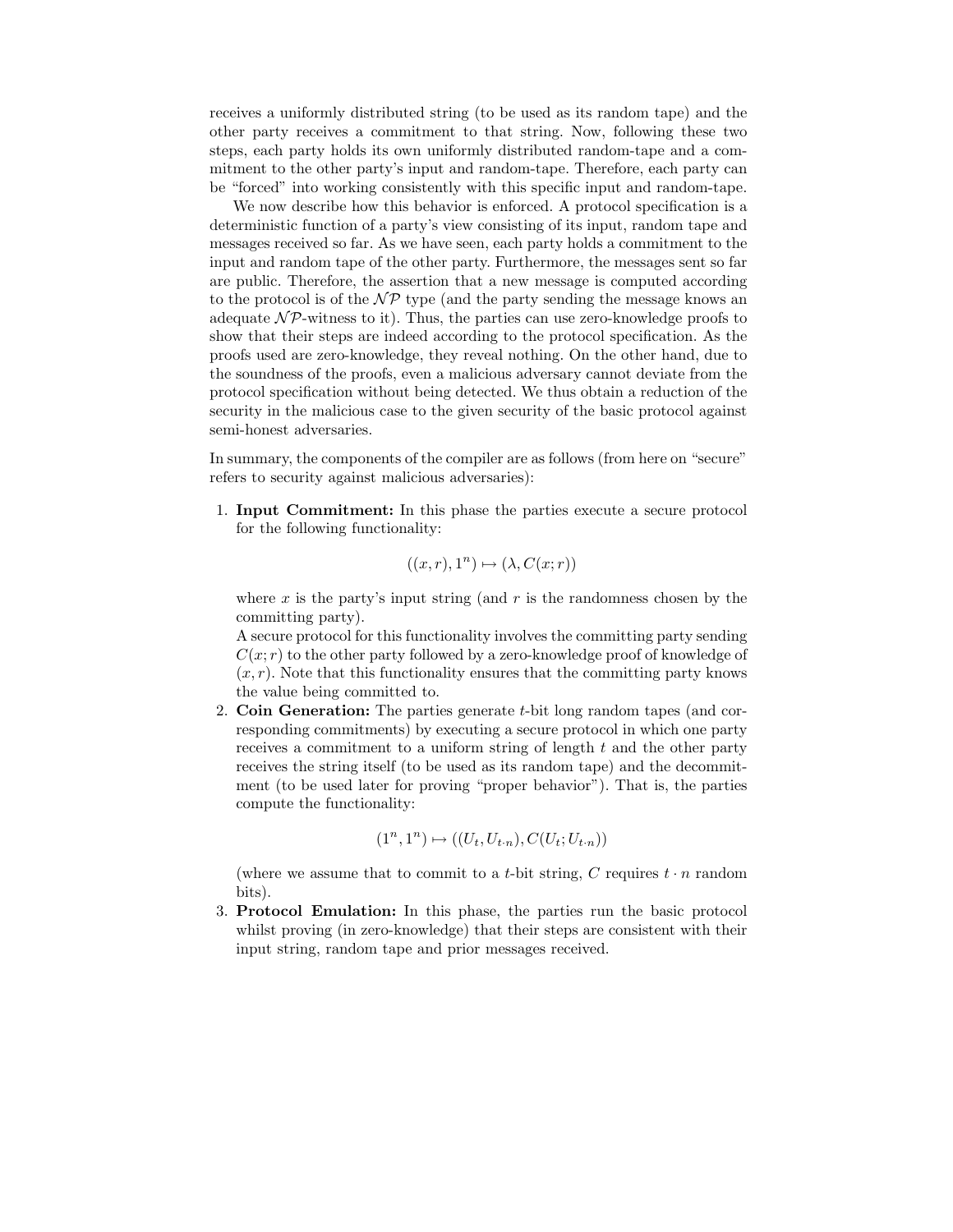A detailed description of each phase of the compiler and a full proof that the resulting protocol is indeed secure against malicious adversaries can be found in [9].

## 3.2 Achieving Round-Preserving Compilation

As we have mentioned, our aim in this work is to show that the GMW compiler can be implemented so that the number of rounds in the resulting compiled protocol is within a constant factor of the number of rounds in the original semihonest protocol. We begin by noting that using currently known constructions, Phases 1 and 3 of the GMW compiler can be implemented in a constant number of rounds. That is,

Proposition 5 Assuming the existence of one-way functions, both the inputcommitment and protocol-emulation phases can be securely implemented in a constant number of rounds.

First consider the input-commitment phase. As mentioned above, this phase can be securely implemented by having the committing party send a perfectly binding commitment of its input to the other party, followed by a zero-knowledge proof of knowledge of the committed value. Both constant-round commitment schemes and constant-round zero-knowledge arguments of knowledge are known to exist by the works of Naor [15] and Feige and Shamir [8], respectively (these constructions can also be based on any one-way function). Thus the inputcommitment phase can be implemented as required for Proposition 5.<sup>1</sup> Next, we recall that a secure implementation of the protocol emulation phase requires zero-knowledge proofs for  $\mathcal{NP}$  only. Thus, once again, using the argument system of [8], this can be implemented in a constant number of rounds (using any one-way function).

Constant-round coin tossing. In contrast to the input-commitment and protocolemulation phases of the GMW compiler, known protocols for tossing polynomially many coins do not run in a constant number of rounds. Rather, single coins are tossed sequentially (and thus  $poly(n)$  rounds are needed). In particular, the proof of [9] does not extend to the case that many coins are tossed in parallel. Thus, in order to obtain a round-preserving compiler, it remains to present a secure protocol for the coin-generation functionality that works in a constant number of rounds. Furthermore, it is preferable to base this protocol on the existence of one-way functions only (so that this seemingly minimal assumption is all that is needed for the entire compiler). In the next section we present such a coin-tossing protocol, thereby obtaining Theorem 2 (as stated in the introduction).

<sup>&</sup>lt;sup>1</sup> We note that the protocol for the commit-functionality, as described in [9], is for a single-bit only (and thus the compiler there runs this protocol sequentially for each bit of the input). However, the proof for the commit-functionality remains almost identical when the functionality is extended to commitments of  $poly(n)$ -bit strings (rather than for just a single-bit).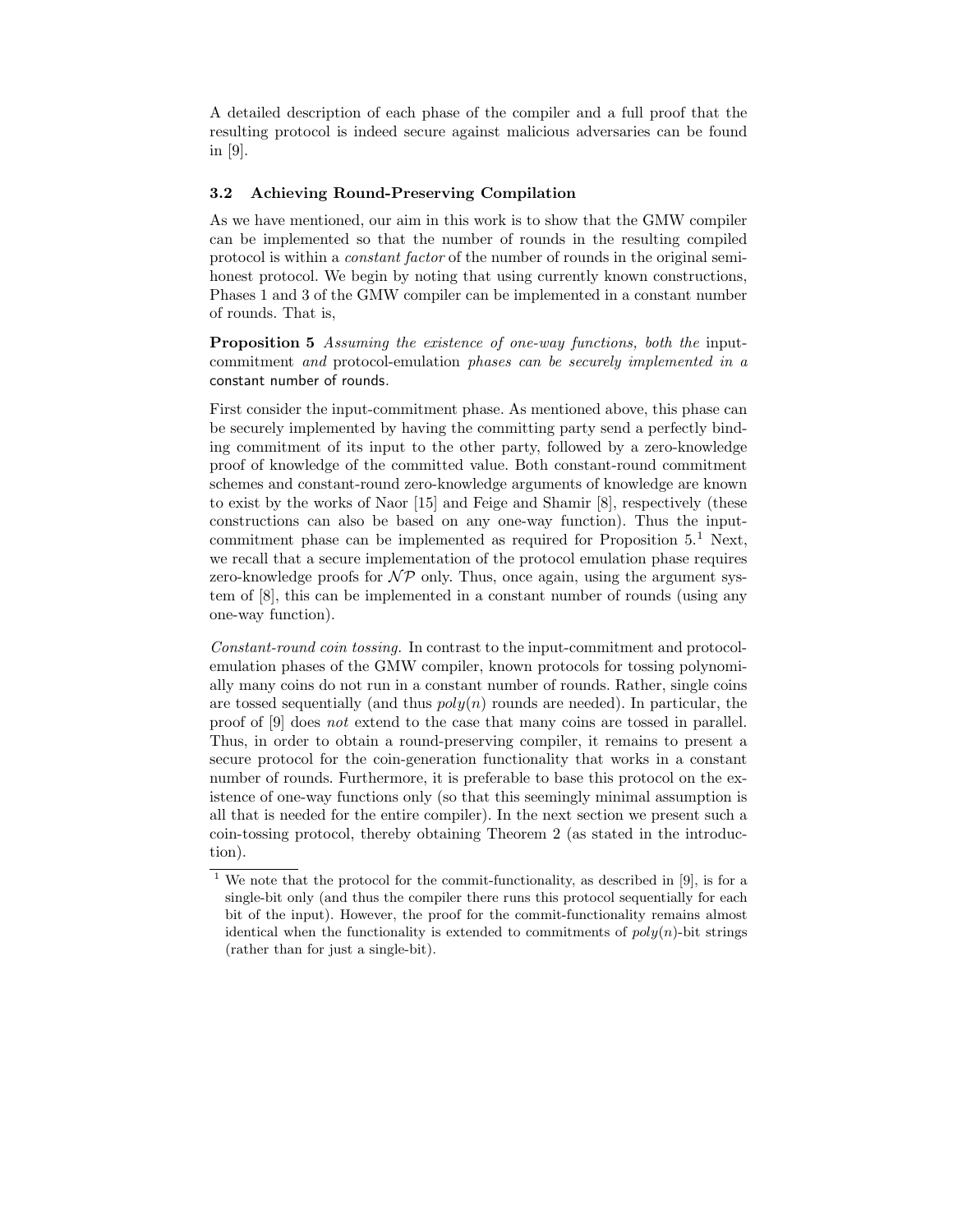#### 3.3 Constant-Round Secure Computation

Recall that by Yao [17], assuming the existence of trapdoor permutations, any two-party functionality can be securely computed in the semi-honest model in a constant-number of rounds. Thus, applying the constant-round compiler of Theorem 2 to Yao's protocol, we obtain a constant-round protocol that is secure in the malicious model, and prove Theorem 3. That is, assuming the existence of trapdoor permutations, any two-party functionality can be securely computed in the malicious model in a constant-number of rounds.

# 4 The Augmented Coin-Tossing Protocol

#### 4.1 The Augmented Coin-Tossing Functionality

In this section we present our coin-tossing protocol, thus proving Theorem 1. In a basic coin-tossing functionality, both parties receive identical uniformly distributed strings. That is, the functionality is defined as:  $(1^n, 1^n) \mapsto (U_m, U_m)$  for some  $m = poly(n)$ . This basic coin-tossing is augmented as follows. Let F be any deterministic function. Then, define the augmented coin-tossing functionality by:

$$
(1^n, 1^n) \mapsto (U_m, F(U_m))
$$

That is, the first party indeed receives a uniformly distributed string. However, the second party receives  $F$  applied to that string (rather than the string itself). Setting  $F$  to the *identity function*, we obtain basic coin-tossing. However, recall that the coin-generation component of the GMW compiler requires the following functionality:

 $(1^n, 1^n) \mapsto ((U_t, U_{t \cdot n}), C(U_t; U_{t \cdot n}))$ 

where  $C$  is a commitment scheme (and we assume that  $C$  requires n random bits for every bit committed to). Then, this functionality can be realized with our augmentation by setting  $m = t + t \cdot n$  and  $F(U_m) = C(U_t; U_{t\cdot n})$ . Thus, the second party receives a commitment to a uniformly distributed string of length t and the first party receives the string and its decommitment. Recall that in the compiler, the party uses the  $t$ -bit string as its random tape and the decommitment in order to prove in zero-knowledge that it is acting consistently with this random tape (and its input).

#### 4.2 Motivating Discussion

In order to motivate our construction of a constant-round coin-tossing protocol, we consider the special case of basic coin-tossing (i.e., where  $F$  is the identity function). A natural attempt at a coin-tossing protocol follows:

Protocol 1 (Attempt at Basic Coin-Tossing):

1. Party 1 chooses a random string  $s_1 \in_R \{0,1\}^m$  and sends  $c = \text{Commit}(s_1) =$  $C(s_1; r)$  (where r is randomly chosen).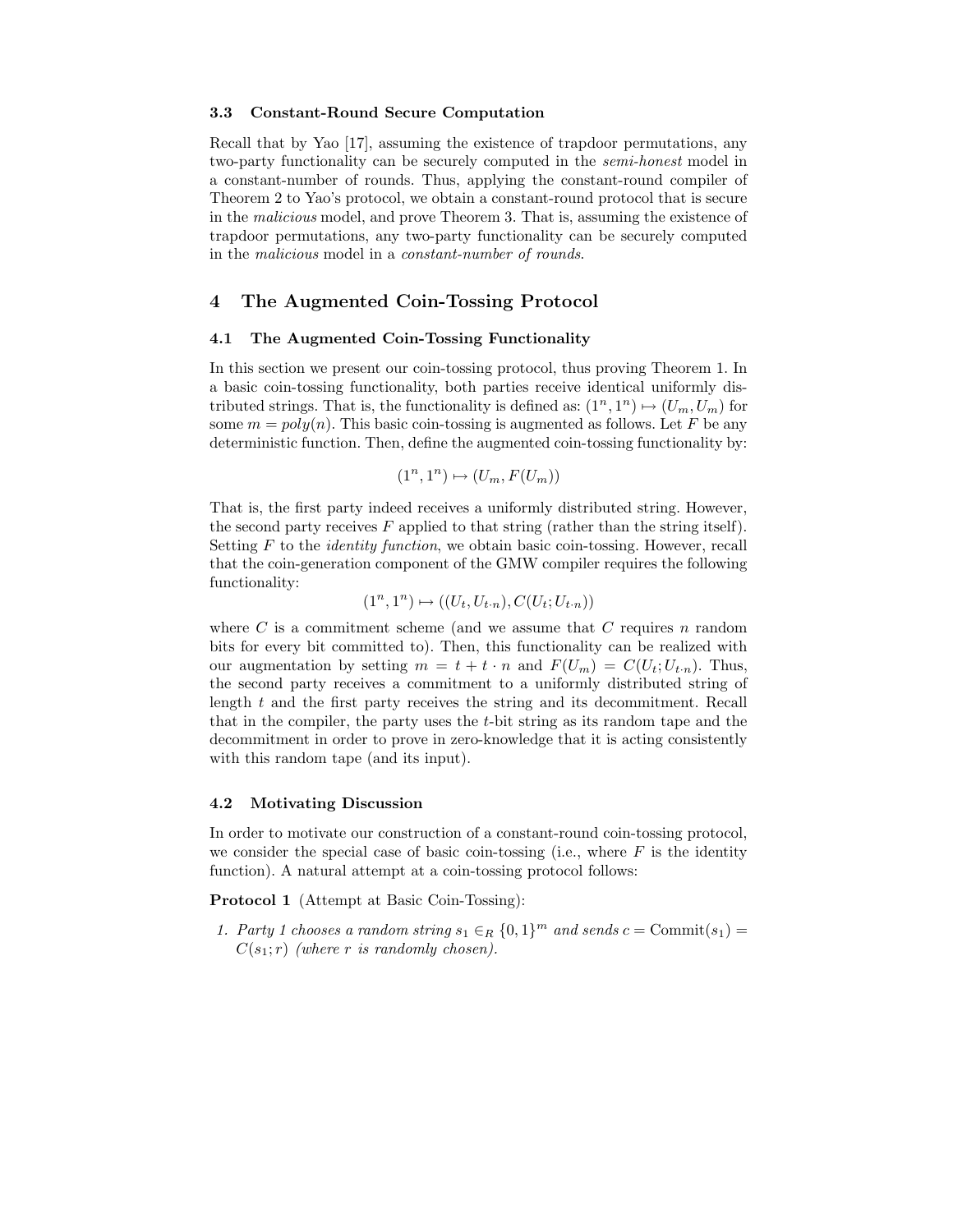- 2. Party 2 chooses a random string  $s_2 \in_R \{0,1\}^m$  and sends it to Party 1.
- 3. Party 1 decommits to  $s_1$  sending the pair  $(s_1, r)$ .

Party 1 always outputs  $s \stackrel{\text{def}}{=} s_1 \oplus s_2$ , whereas Party 2 outputs  $s_1 \oplus s_2$  if Party 1's decommitment is correct and  $\perp$  otherwise.

We note that when  $m = 1$  (i.e., a single bit), the above protocol is the basic cointossing protocol of Blum [3] (a formal proof of the security of this protocol can be found in [9]). However, here we are interested in a parallelized version where the parties attempt to simultaneously generate an  $m$ -bit random string (for any  $m = poly(n)$ . Intuitively, due to the secrecy of the commitment scheme, the string  $s_2$  chosen by (a possibly malicious) Party 2 cannot be dependent on the value of  $s_1$ . Thus if  $s_1$  is chosen uniformly, the resulting string  $s = s_1 \oplus s_2$  is close to uniform. On the other hand, consider the case that Party 1 may be malicious. Then, by the protocol, Party 1 is committed to  $s_1$  before Party 2 sends  $s_2$ . Thus, if  $s_2$  is chosen uniformly, the string  $s = s_1 \oplus s_2$  is uniformly distributed. We note that due to the binding property of the commitment scheme, Party 1 cannot alter the initial string committed to. We conclude that neither party is able to bias the output string.

However, the infeasibility of either side to bias the resulting string is not enough to show that the protocol is secure. This is because the definition of secure computation requires that the protocol simulate an *ideal execution* in which a trusted third party chooses a random string s and gives it to both parties. Loosely speaking, this means that there exists a simulator that works in the ideal model and simulates an execution with a (possibly malicious) party such that the joint output distribution (in this ideal scenario) is indistinguishable from when the parties execute the real protocol.

Protocol 1 seems not to fulfill this more stringent requirement. That is, our problem in proving the security of Protocol 1 is with constructing the required simulator. The main problem that occurs is regarding the simulation of Party 2.

Simulating a malicious Party 2: The simulator receives a uniformly distributed string s and must generate an execution consistent with s. That is, the commitment  $c = C(s_1)$  given by the simulator to Party 2 must be such that  $s_1 \oplus s_2 = s$ (where  $s_2$  is the string sent by Party 2 in Step 2 of the protocol). However,  $s_1$  is chosen and fixed (via a perfectly binding commitment) before  $s_2$  is chosen by Party 2. Since the commitment is perfectly binding, even an all-powerful simulator cannot "cheat" and decommit to a different value. This problem is compounded by the fact that Party 2 may choose  $s_2$  based on the commitment received to  $s_1$  (by say invoking a pseudorandom function on c). Therefore, rewinding Party 2 and setting  $s_1$  to equal  $s \oplus s_2$  will not help (as  $s_2$  will change and thus once again  $s_1 \oplus s_2$  will equal s with only negligible probability). We note that this problem does not arise in the single-bit case as there are only two possible values for  $s_2$  and thus the simulator succeeds with probability  $1/2$  each time.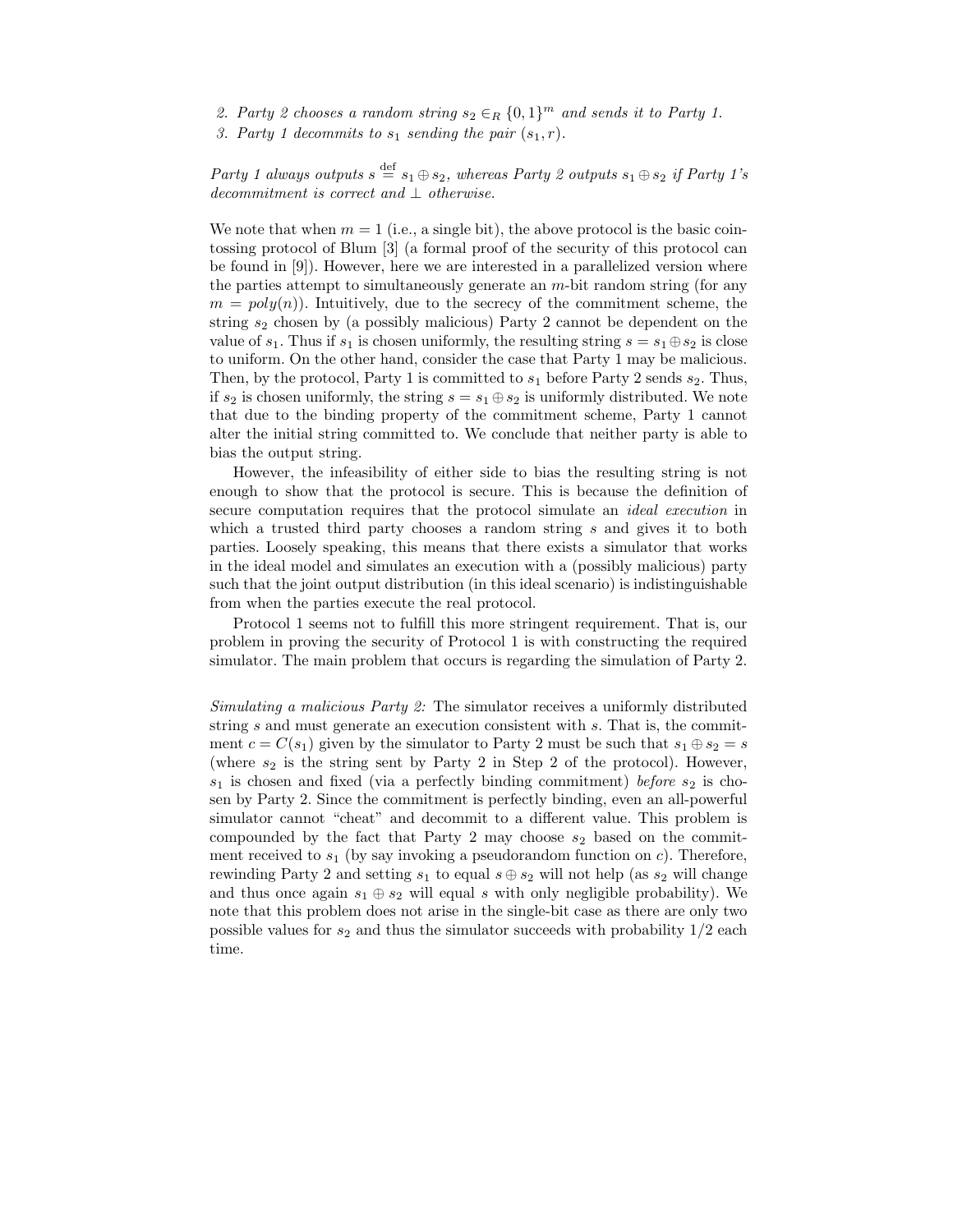A problem relating to abort: The above problem arises even when the parties never abort. However, another problem in simulation arises due to the ability of the parties to abort. In particular, simulation of Party 1 in Protocol 1 is easy assuming that Party 1 never aborts. On the other hand, when Party 1's abort probability is unknown (and specifically when it is neither negligible nor noticeable), we do not know how to construct a simulator that does not skew the real probability of abort in the simulated execution. Once again, this problem is considerably easier in the single-bit case since Party 1's decision of whether or not to abort is based on only a single bit sent by Party 2 in Step 2 of the protocol (and so there are only three possible probabilities).

We note that basic coin-tossing is a special case of the augmented coin-tossing functionality. Thus, the same problems (and possibly others) must be solved in order to obtain an augmented coin-tossing protocol. As we will show, our solutions for these problems are enough for the augmented case as well.

Evidence that Protocol 1 is not secure: One may claim that the above 3-round protocol may actually be secure and that the above-described difficulties are due to our proof technique. However, it can be shown that if there exists a secure 3 round protocol for coin-tossing (where the simulation uses black-box access to the malicious party), then there exist 3-round black-box zero-knowledge arguments for NP. By [11], this would imply that  $\mathcal{NP} \subseteq \mathcal{BPP}$ . We note that all known simulations of secure protocols are indeed black-box.

### 4.3 The Actual Protocol

Before presenting the protocol itself, we discuss how we solve the problems described in the above motivating discussion.

- Party 1 is malicious: As described, when Party 1 is malicious, the problem that arises is that of aborting. In particular, Party 1 may decide to abort depending on the string  $s_2$  sent to it by Party 2. This causes a problem in ensuring that the probability of abort in the simulation is negligibly close to that in a real execution. This is solved by having Party 1 send a proof of knowledge of  $s_1$  after sending the commitment. Then, the simulator can extract  $s_1$  from the proof of knowledge and can send  $s_2 = s_1 \oplus s$  (where s is the string chosen by the trusted party) without waiting for Party 1 to decommit in a later step.
- Party 2 is malicious: As described, the central problem here is that Party 1 must commit itself to  $s_1$  before  $s_2$  is known (yet  $s_1 \oplus s_2$  must equal s). This cannot be solved by rewinding because Party 2 may choose  $s_2$  based on the commitment to  $s_1$  that it receives (and thus changing the commitment changes the value of  $s_2$ ). We solve this problem by not having Party 1 decommit at all; rather, it sends  $s = s_1 \oplus s_2$  (or  $F(s_1 \oplus s_2)$  in the augmented case) and proves in zero-knowledge that the value sent is consistent with its commitment and  $s_2$ . Thus, the simulator (who can generate proofs to false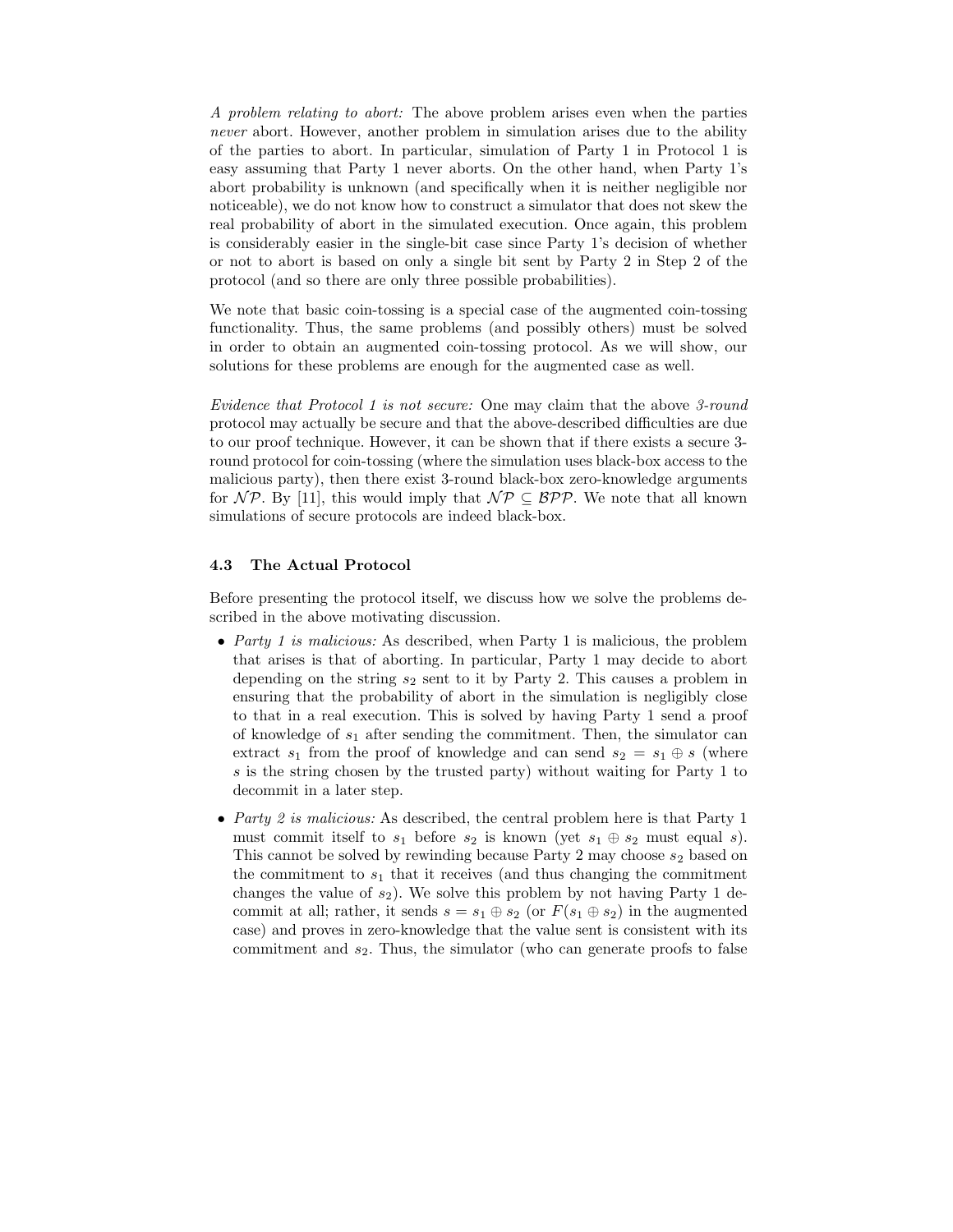statements of this type) is able to "cheat" and send s (or  $F(s)$ ) irrespective of the real value committed to in Step 1.<sup>2</sup>

This technique of not decommitting, but rather revealing the committed value and proving (in zero-knowledge) that this value is correct, is central to our simulation strategy. Specifically, it enables us to "decommit" to a value that is unknown at the time of the commitment. (As we have mentioned, in order for the simulation to succeed, Party 2 must be convinced that the commitment of Step 1 is to  $s_1$ , where  $s_1 \oplus s_2 = s$ . However, the correct value of  $s_1$  is only known to the simulator after Step 2.)

We now present our constant-round protocol for the augmented secure cointossing functionality:  $(1^n, 1^n) \mapsto (U_m, F(U_m))$ , for  $m = poly(n)$ . For the sake of simplicity, our presentation uses a non-interactive commitment scheme (which is easily constructed given any 1–1 one-way function). However, the protocol can easily be modified so that an interactive commitment scheme is used instead (in particular, the two-round scheme of Naor [15]).

Protocol 2 (Augmented Parallel Coin-Tossing):

- 1. Party 1 chooses  $s_1 \in_R \{0,1\}^m$  and sends  $c = C(s_1; r)$  for a random r to Party 2 (using a perfectly binding commitment scheme).
- 2. Party 1 proves knowledge of  $(s_1, r)$  with a (constant round) zero-knowledge argument of knowledge with negligible error. If the proof fails, then Party 2 aborts with output  $\bot$ .
- 3. Party 2 chooses  $s_2 \in_R \{0,1\}^m$  and sends  $s_2$  to Party 1.
- 4. If until this point Party 1 received an invalid message from Party 2, then Party 1 aborts, outputting  $\perp$ .

Otherwise, Party 1 sends  $y = F(s_1 \oplus s_2)$ .

- 5. Party 1 proves to Party 2 using a (constant round) zero-knowledge argument that there exists a pair  $(s_1, r)$  such that  $c = C(s_1; r)$  and  $y = F(s_1 \oplus s_2)$  (that is, Party 1 proves that y is consistent with c and  $s_2$ ).<sup>3</sup> If the proof fails, then Party 2 aborts with output  $\bot$ .
- 6. Output:
	- Party 1 outputs  $s_1 \oplus s_2$  (even if Party 2 fails to correctly complete the verification of the proof in Step 5).
	- Party 2 outputs y.

<sup>&</sup>lt;sup>2</sup> In general, nothing can be said about a simulated proof of a false statement. However, in the specific case of statements regarding commitment values, proofs of false statements are indistinguishable from proofs of valid statements. This is due to the hiding property of the commitment scheme.

 $3$  It may appear that the reason that Party 1 does not decommit to  $c$  is due to the fact that Party 2 should only learn  $F(s)$ , and not s itself (if Party 1 decommits, then s is clearly revealed). Following this line of thinking, if  $F$  was the identity function, then Steps 4 and 5 could be replaced by Party 1 sending the actual decommitment. However, we stress that we do not know how to prove the security of such a modified protocol. The fact that Party 1 does not decommit, even when  $F$  is the identity function, is crucial to our proof of security.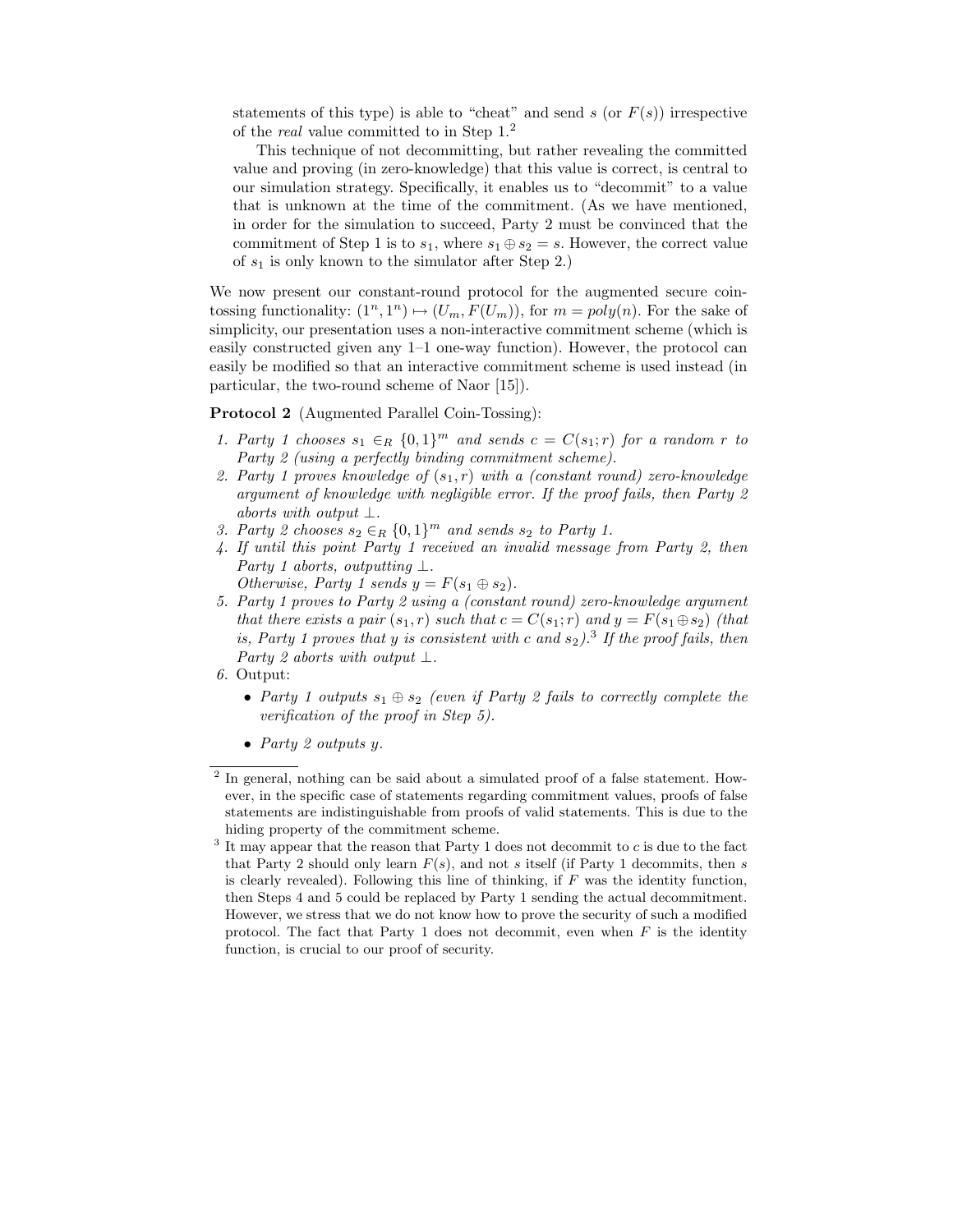Round complexity: Using the constant-round zero-knowledge argument system of Feige and Shamir [8] and the constant-round commitment scheme of Naor [15], Protocol 2 requires a constant number of rounds only. We note that the proof system of [8] is also a proof of knowledge.

Sufficient assumptions: All the components of Protocol 2 can be implemented using any one-way function. In particular the string commitment of Naor [15] can be used (this requires an additional pre-step in which Party 2 sends a random string to Party 1; however this step is of no consequence to the proof). Furthermore, the zero-knowledge argument of knowledge of [8] can be used in both Steps 2 and 5. Since both the [15] and [8] protocols only assume the existence of one-way functions, this is the only assumption required for the protocol.

Theorem 6 Assuming the existence of one-way functions, Protocol 2 is a secure protocol for augmented parallel coin-tossing.

**Proof:** We need to show how to efficiently transform any admissible pair of machines  $(A_1, A_2)$  for the real model into an admissible pair of machines  $(B_1, B_2)$ for the ideal model. We denote the trusted third party by  $T$ , the coin-tossing functionality by f and Protocol 2 by  $\Pi$ . We first consider the case that  $A_1$  is adversarial.

**Lemma 7** Let  $(A_1, A_2)$  be an admissible pair of probabilistic expected polynomialtime machines for the real model in which  $A_2$  is honest. Then, there exists an efficient transformation of  $(A_1, A_2)$  into an admissible pair of probabilistic expected polynomial-time machines  $(B_1, B_2)$  for the ideal model such that

 $\{{\sf ideal}_{f,\overline{B}}(1^n,1^n)\}_{n\in{\mathsf N}}\stackrel{\rm c}{\equiv}\{{\sf real}_{\Pi,\overline{A}}(1^n,1^n)\}_{n\in{\mathsf N}}$ 

**Proof Sketch:** In this case the second party is honest and thus  $B_2$  is determined. We now briefly describe the transformation of the real-model adversary  $A_1$  into an ideal-model adversary  $B_1$ . Machine  $B_1$  emulates an execution of  $A_1$ with  $A_2$  by playing the role of (an honest party)  $A_2$  in most of the execution. (In particular,  $B_1$  verifies the zero-knowledge proofs provided by  $A_1$  and "checks" that  $A_1$  is not cheating.) However, instead of randomly choosing the string  $s_2$ in Step 3 (as  $A_2$  would), machine  $B_1$  first obtains the value  $s_1$  (committed to by  $A_1$ ) by running the extractor for the proof of knowledge of Step 2. Then,  $B_1$ sets  $s_2 = s_1 \oplus s$  where s is the output provided by the trusted third party.

It is easy to see that if  $A_1$  follows the instructions of Protocol 2, then the output distributions in the ideal and real models are identical. This is because  $A_1$ 's view in the ideal-model emulation with  $B_1$  is identical to that of a real execution with  $A_2$ . Furthermore, since  $s_1 \oplus s_2 = s$ , the result of the execution is consistent with the outputs chosen by the trusted third party. However,  $A_1$  may not follow the instructions of the protocol and nevertheless we must show that the real and ideal output distributions remain computationally indistinguishable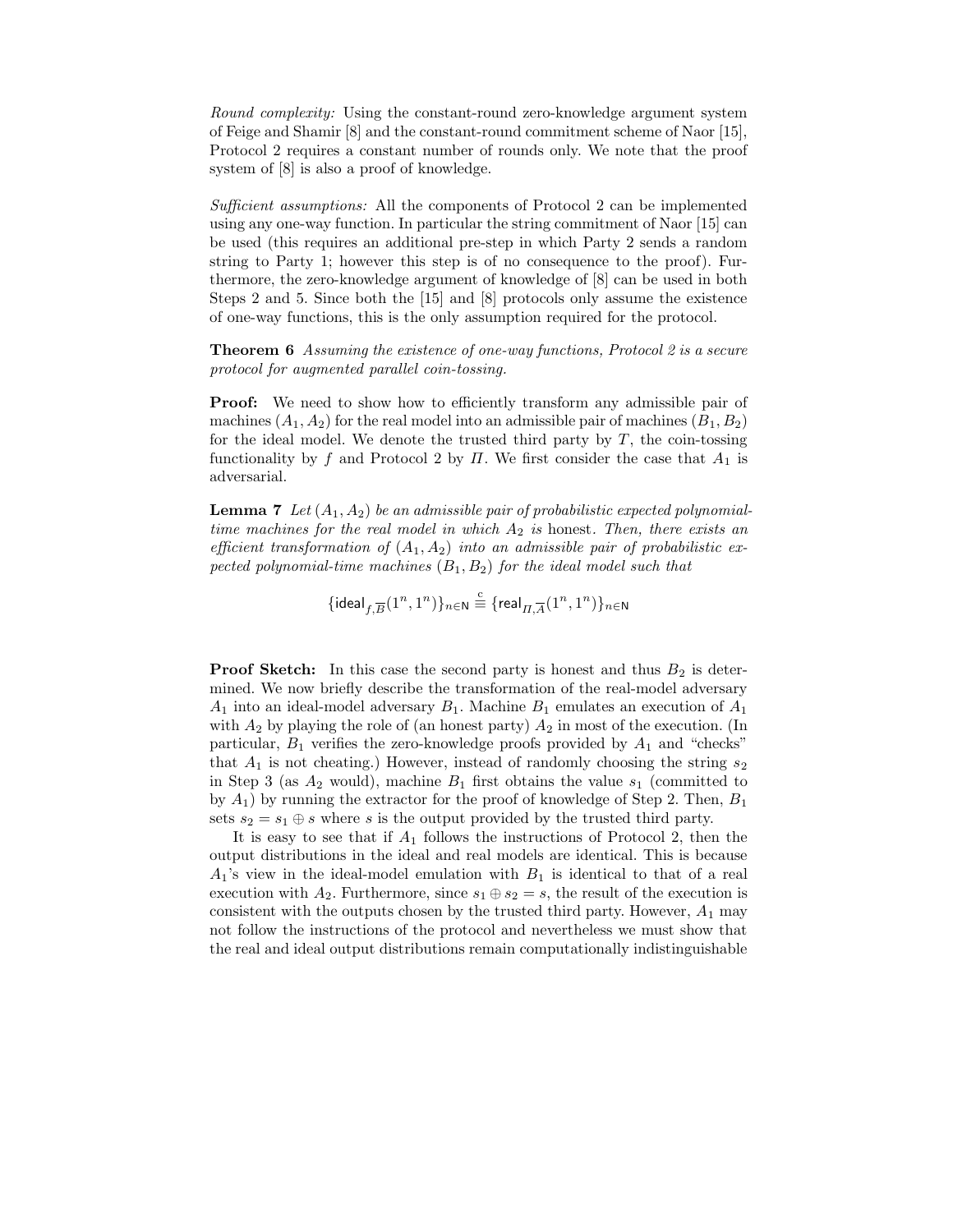(in fact, they are even statistically close). This can be seen by noticing that differences between the ideal and real executions can occur only if the extraction fails even though  $A_1$  succeeded in proving the proof of Step 2, or if  $A_1$  successfully cheats in the zero-knowledge proof of Step 5. Since both of these events occur with at most negligible probability, we have that the distributions are statistically close.

We now consider the case that  $A_2$  is adversarial.

**Lemma 8** Let  $(A_1, A_2)$  be an admissible pair of probabilistic expected polynomialtime machines for the real model in which  $A_1$  is honest. Then, there exists an efficient transformation of  $(A_1, A_2)$  into an admissible pair of probabilistic expected polynomial-time machines  $(B_1, B_2)$  for the ideal model such that

$$
\{{\rm ideal}_{f,\overline{B}}(1^n,1^n)\}_{n\in{\mathsf N}}\stackrel{\rm c}{\equiv}\{{\rm real}_{\Pi,\overline{A}}(1^n,1^n)\}_{n\in{\mathsf N}}
$$

**Proof Sketch:** In this case the first party is honest and thus  $B_1$  is determined. We now transform the real-model adversary  $A_2$  into an ideal-model adversary  $B_2$ , where the transformation is such that  $B_2$  uses black-box access to  $A_2$ . Specifically,  $B_2$  chooses a uniform random tape, denoted R, for  $A_2$  and invokes  $A_2$  on input  $1^n$  and random tape R. Once the input and random tape are fixed,  $A_2$  is a deterministic function of messages received during a protocol execution. Thus  $A_2(1^n, R, \overline{m})$  denotes the message sent by  $A_2$  with input  $1^n$ , random-tape R and sequence  $\overline{m}$  of incoming messages to  $A_2$ .

The transformation works by having  $B_2$  emulate an execution of  $A_2$ , while playing  $A_1$ 's role. Machine  $B_2$  does this when interacting with the trusted third party  $T$  and its aim is to obtain an execution with  $A_2$  that is consistent with the output received from T. Therefore,  $B_2$  has both external communication with T and "internal", emulated communication with  $A_2$ . Machine  $B_2$  works as follows:

- 1. The ideal adversary  $B_2$  chooses a uniformly distributed random tape R for the real adversary  $A_2$ , invokes  $A_2(1^n, R)$  and (internally) passes to  $A_2$  the commitment  $c = C(0^m; r)$  for a random r (recall that in a real execution,  $A_2$  expects to receive  $C(s_1; r)$  for a random  $s_1$ ).
- 2.  $B_2$  invokes the *simulator* for the zero-knowledge argument of knowledge of the decommitment of c, using  $A_2(1^n, R, c)$  as the verifier. (That is, this is a simulation of the proof of knowledge that  $A_1$  is supposed to prove to  $A_2$  in a real execution.)
- 3.  $B_2$  obtains  $s_2$  from  $A_2$ . (Recall that this is formally stated by having  $B_2$ compute the function  $A_2(1^n, R, c, t_{pok})$ , where  $t_{pok}$  is the resulting transcript from the zero-knowledge proof of knowledge simulation). If at any point until here  $A_2$  sent an invalid message, then  $B_2$  aborts and outputs  $A_2(1^n, R, c, t_{pok})$ .
- 4. The ideal adversary  $\dot{B}_2$  sends  $1^n$  to the (external) trusted third party T and receives the output  $F(s)$ .

Next,  $B_2$  (internally) passes to  $A_2$  the string  $y = F(s)$ .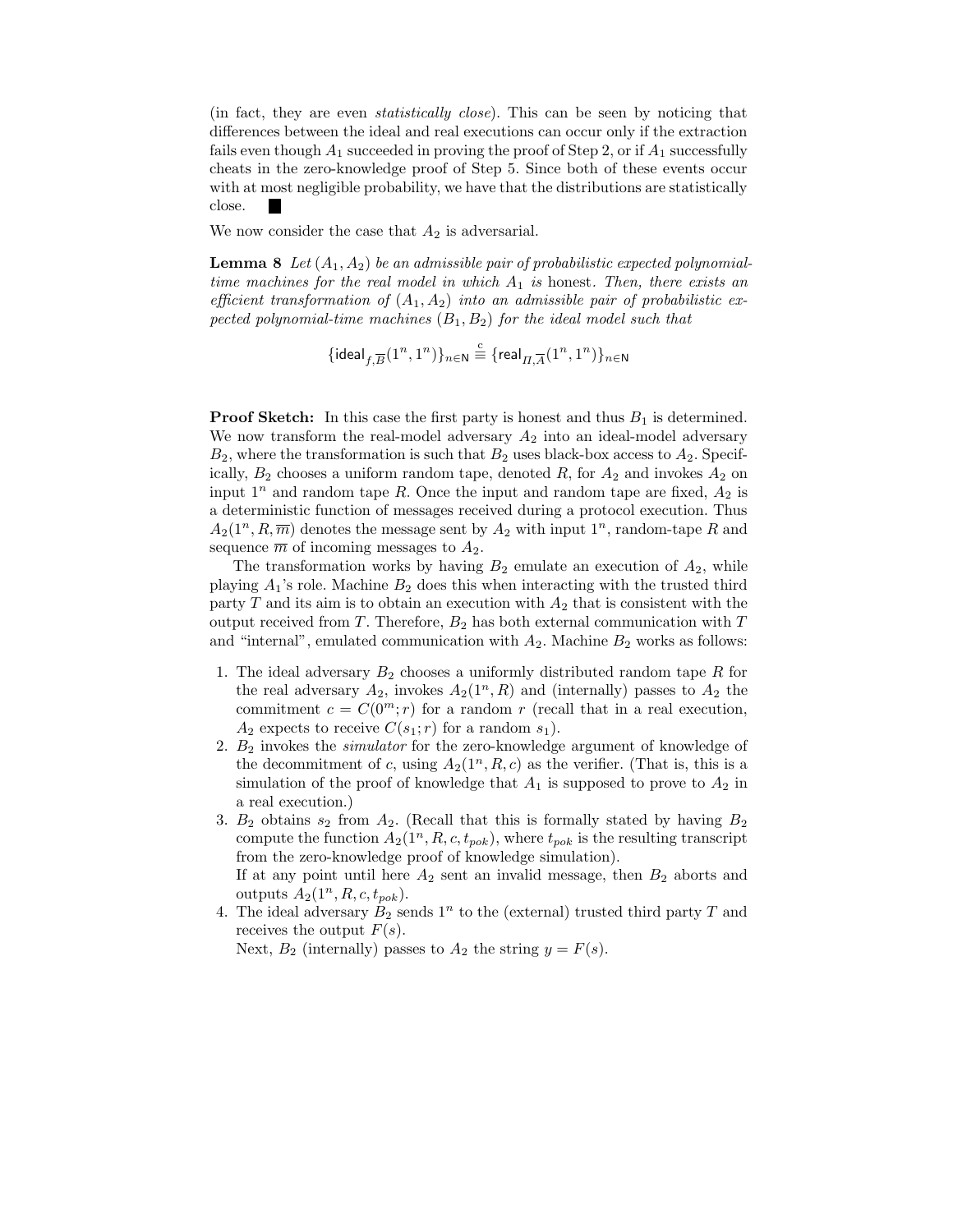- 5. B<sup>2</sup> invokes the simulator for the zero-knowledge proof of Step 5 of the Protocol with the verifier role being played by  $A_2(1^n, R, c, t_{pok}, y)$ . Denote the transcript from the simulation of the zero-knowledge proof by  $t_{pf}$ .
- 6.  $B_2$  outputs  $A_2(1^n, R, c, t_{pok}, y, t_{pf}).$

We need to show that

$$
\{{\rm ideal}_{f,\overline{B}}(1^n,1^n)\}_{n\in{\mathbf N}}\stackrel{\rm c}{\equiv}\{{\rm real}_{\Pi,\overline{A}}(1^n,1^n)\}_{n\in{\mathbf N}}
$$

The following differences are evident between the ideal and real executions:

- The commitment received by  $A_2$  (in the internal emulation by  $B_2$ ) is to  $0^m$ , rather than to a random string consistent with  $y = F(s)$  and  $s<sub>2</sub>$  (as is the case in a real execution). However, by the indistinguishability of commitments, this should not make a difference.
- In the internal emulation by  $B_2$ , the zero-knowledge proofs are simulated and not real proofs. However, by the indistinguishability of simulated proofs, this should also not make a difference. As mentioned above, this holds even though the statement "proved" by  $B_2$  in Step 5 is false with overwhelming probability.

The natural way to proceed at this point would be to define a hybrid experiment in which the commitment given by  $B_2$  to  $A_2$  is to  $s_1$  and yet the zero-knowledge proofs are simulated. (In this hybrid experiment,  $s_1$  must be such that  $y =$  $F(s_1 \oplus s_2)$ .) However, such a hybrid experiment is problematic because the value of  $s_1$  that is consistent with both y (from T) and  $s_2$  is unknown at the point that  $B_2$  generates the commitment. We must therefore bypass this problem before defining the hybrid experiment. We do this by defining the following mental experiment with a modified party  $B'_{2}$  (replacing Step 4 only of  $B_{2}$  above):

4'.  $B'_2$  chooses  $s_1 \in_R \{0,1\}^m$  (independently of what it has previously seen) and computes  $y = F(s_1 \oplus s_2)$  (rather than obtaining  $y = F(s)$  from T). Next,  $B'_2$  (internally) passes  $A_2$  the string y.

Notice that  $B_2'$  does not interact with any trusted third party at all. Rather, it chooses a uniformly distributed s, and computes  $F(s)$  itself (observe that choosing  $s_1$  uniformly and setting  $s = s_1 \oplus s_2$  is equivalent to uniformly choosing s). We stress that  $B_2'$  does not work in the ideal model, but is rather a mental experiment. Despite this, since  $B_2'$  chooses  $s_1$  independently of what it has seen, the distribution generated by  $B_2'$  is identical to that of the ideal model (where s is chosen by the trusted party).

Next, notice that if we move the step in which  $s_1$  is chosen to before the first step of  $B_2'$ , then this makes no difference to the output distribution. Having done this, it is possible for  $B_2'$  to send a commitment to  $s_1$  rather than to  $0^m$ . Thus, the above-described hybrid experiment can be defined. That is, we define a hybrid setting (with a party  $B_2''$ ) in which  $B_2''$  initially sends a commitment to  $s_1$ (rather than to  $0<sup>m</sup>$ ). Thus, in terms of the commitment, the hybrid experiment is identical to a real execution (and different to the mental experiment and ideal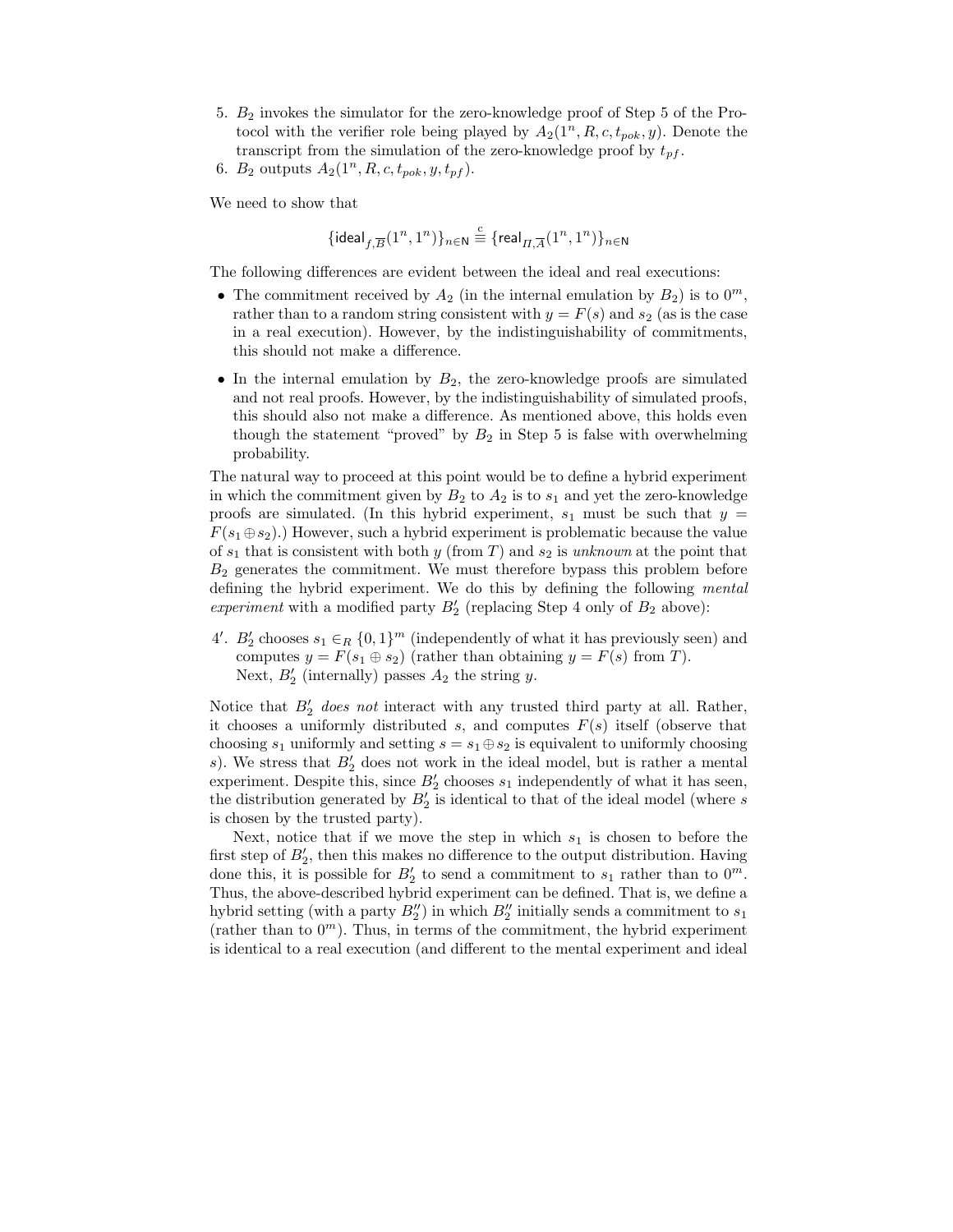model). On the other hand, the zero-knowledge proofs in the hybrid experiment are simulated (as in the mental experiment), rather than being actual proofs (as in the real model). Then, the indistinguishability of the mental experiment from the real model is demonstrated by first showing the indistinguishability of the the hybrid and mental experiments (where the only difference is regarding the initial commitment) and then showing the indistinguishability of the hybrid and real executions (where the only difference is regarding the simulated zeroknowledge proofs). Since the output of an ideal-model execution is identically distributed to the output from the mental experiment, this completes the proof.

This completes the proof of Theorem 6.

### 4.4 Comparing Protocol 2 to the Protocol of [9]

The protocol for augmented coin-tossing presented by Goldreich [9] is for tossing a single bit only (i.e., where  $m = 1$ ). Thus, in order to toss polynomially many coins, Goldreich suggests running the single-bit protocol many times sequentially. However, the only difference between Protocol 2 and the protocol of [9] is that here m can be any value polynomial in n and there m is fixed at 1 (i.e., by setting  $m = 1$  in our protocol, we obtain the exact protocol of [9]). Despite this, our *proof* is different and works for any  $m = poly(n)$  whereas the *proof* of [9] relies heavily on  $m = 1$  (or at the most  $m = O(\log n)$ ).<sup>4</sup> Furthermore, there is a conceptual difference in the role of the two zero-knowledge proofs in the protocol. In [9], these proofs are used in order to obtain augmented coin-tossing (and are not needed for the case that  $F$  is the identity function). However, here these proofs are used for obtaining coin-tossing of  $m = poly(n)$  coins in parallel, even when  $F$  is the identity function.

# 5 Perfect Coin-Tossing

In this section we present a constant-round protocol for perfect coin tossing. By perfect coin tossing, we mean that the output distribution of a real execution is statistically close to the output distribution of the ideal process (rather than the distributions being only computationally indistinguishable as required by secure computation); see Theorem 9. As in the previous section, the functionality we consider is that of augmented coin tossing:  $(1^n, 1^n) \mapsto (U_m, F(U_m))$ .

The protocol is almost identical to Protocol 2 except that the commitment scheme used is perfectly hiding and the zero-knowledge arguments are perfect. These primitives are known to exist assuming the existence of families of clawfree functions or collision-resistant hash functions. Thus we rely here on a (seemingly) stronger assumption than merely the existence of one-way functions. We note that Protocol 1 is a protocol for perfect coin tossing of a single bit and thus

<sup>&</sup>lt;sup>4</sup> In private communication, Goldreich stated that he did not know whether or not his protocol [9] can be parallelized.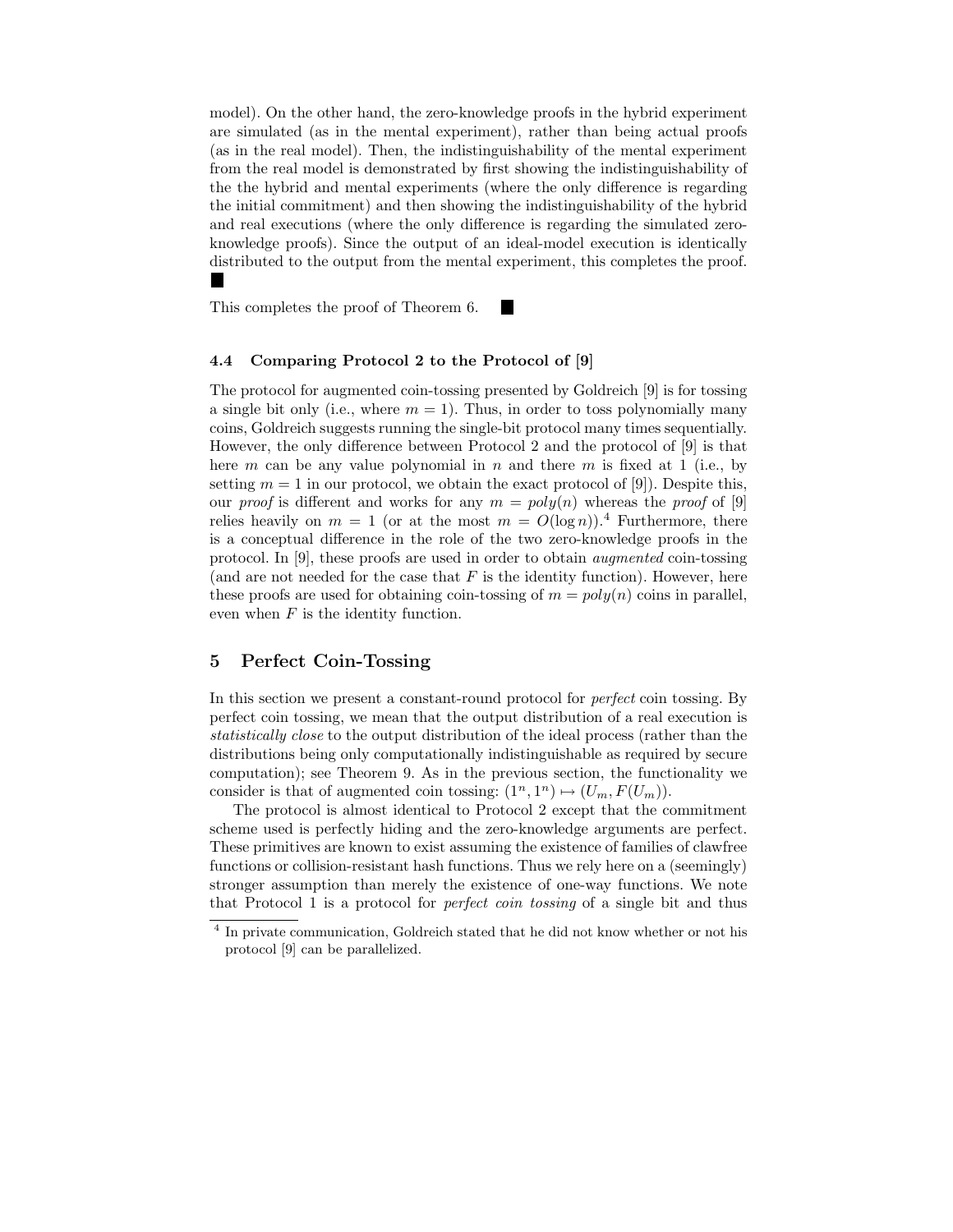perfect coin tossing of m coins can be achieved in  $O(m)$  rounds (see the proof in [9] which actually demonstrates statistical closeness). In this section we show that perfect coin tossing of polynomially many coins can also be achieved in a constant number of rounds.

### Protocol 3 (Augmented Perfect Coin-Tossing):

An augmented perfect coin-tossing protocol is constructed by taking Protocol 2 and making the following modifications:

- The commitment sent by Party 1 in Step 1 is perfectly hiding.
- The proof of knowledge provided by Party 1 in Step 2 is perfect zero-knowledge.
- The proof provided by Party 1 in Step 5 is a perfect zero-knowledge proof of knowledge. (Recall that in Protocol 2, this proof need not be a proof of knowledge.)

Constant-round perfect zero-knowledge arguments of knowledge are known to exist assuming the existence of constant-round perfectly hiding commitment schemes [4, 8]. Furthermore, constant-round perfectly-hiding commitment schemes can be constructed using families of clawfree [10] or collision-resistant hash functions [16, 6]. These commitment schemes work by having the receiver first uniformly choose a function  $f$  from the family designated in the protocol. The receiver then sends  $f$  to the sender who uses it to commit to a string by sending a single message. Thus, using such a scheme, Protocol 3 begins by Party 2 choosing a function  $f$  from a clawfree or collision-resistant family and sending it to Party 1. Then, Party 1 commits using f.

We stress the use of arguments of knowledge for *both* proofs here, whereas in Protocol 2 the proof of Step 5 need not be a proof of knowledge. The reason for this is that since the commitment is perfectly hiding, c is essentially a valid commitment to every  $s_1 \in \{0,1\}^m$ . Thus, every y is "consistent" with c and  $s_2$ . Therefore, what we need to ensure is that y is consistent with  $s_2$  and the decommitment of c that are known to Party 1. This can be accomplished using a proof of knowledge.

Theorem 9 Assuming the existence of perfectly-hiding commitment schemes, Protocol 3 is a secure protocol for augmented perfect coin-tossing. That is, there exists an efficient transformation of every admissible pair of probabilistic expected polynomial-time machines for the real model  $(A_1, A_2)$  into an admissible pair of probabilistic expected polynomial-time machines for the ideal model  $(B_1, B_2)$ , such that

$$
\{\mathsf{ideal}_{f,\overline{B}}(1^n,1^n)\} \stackrel{\hspace{0.1em}\mathsf{\scriptscriptstyle{S}}}{=} \{\mathsf{real}_{\varPi_{2},\overline{A}}(1^n,1^n)\}
$$

where f is the augmented coin-tossing functionality and  $\Pi_2$  denotes Protocol 3.

The proof of this theorem is very similar to the proof of Theorem 6; the main difference being with respect to the fact that the initial commitment is not perfectly binding.